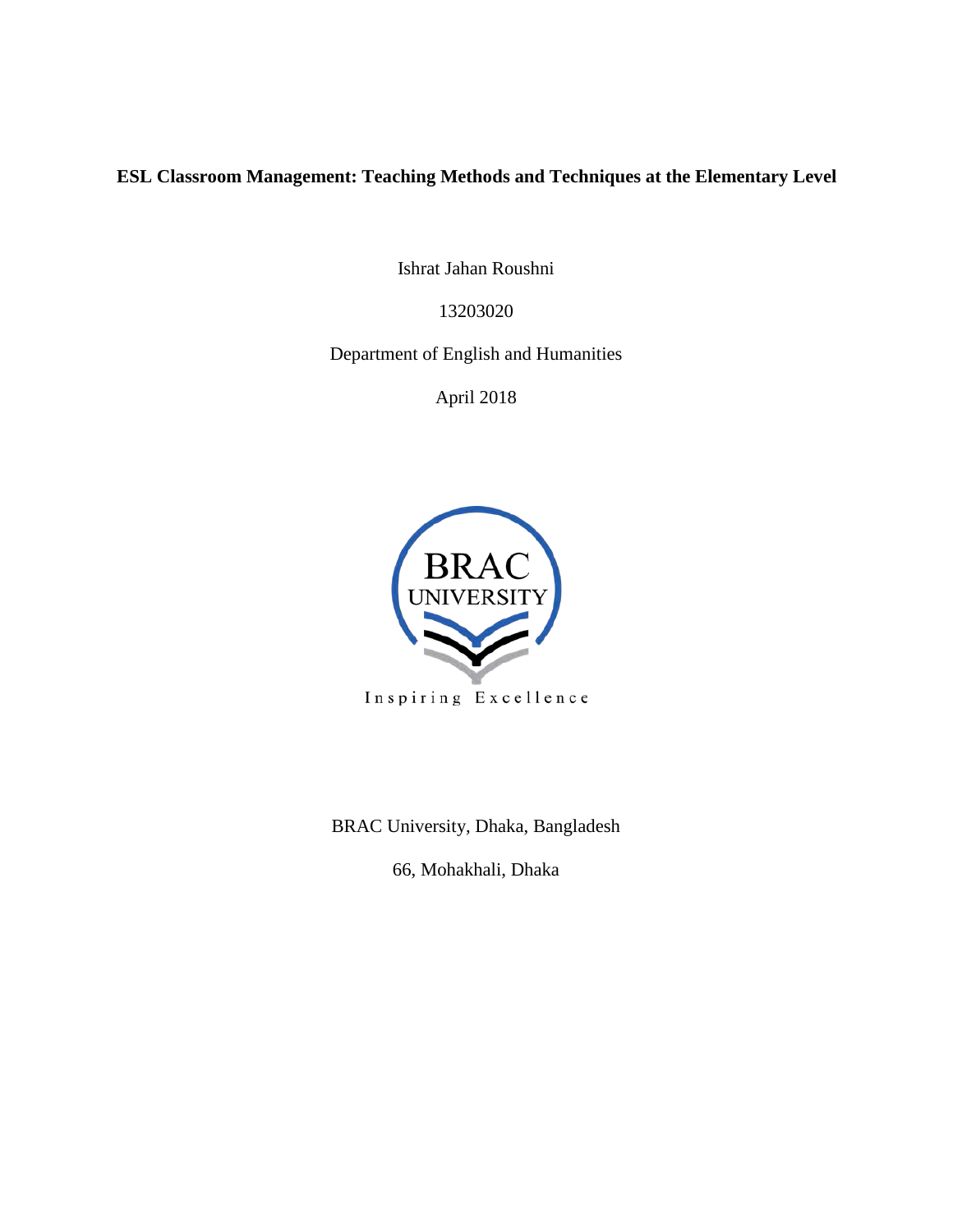## **ESL Classroom Management: Teaching Methods and Techniques at the Elementary Level**

An Internship Report

Submitted to the Department of English and Humanities

Of

BRAC University

By

Ishrat Jahan Roushni

13203020

In Partial Fulfillment of the Requirement

For the Degree of

Bachelor of Arts in English

April 2018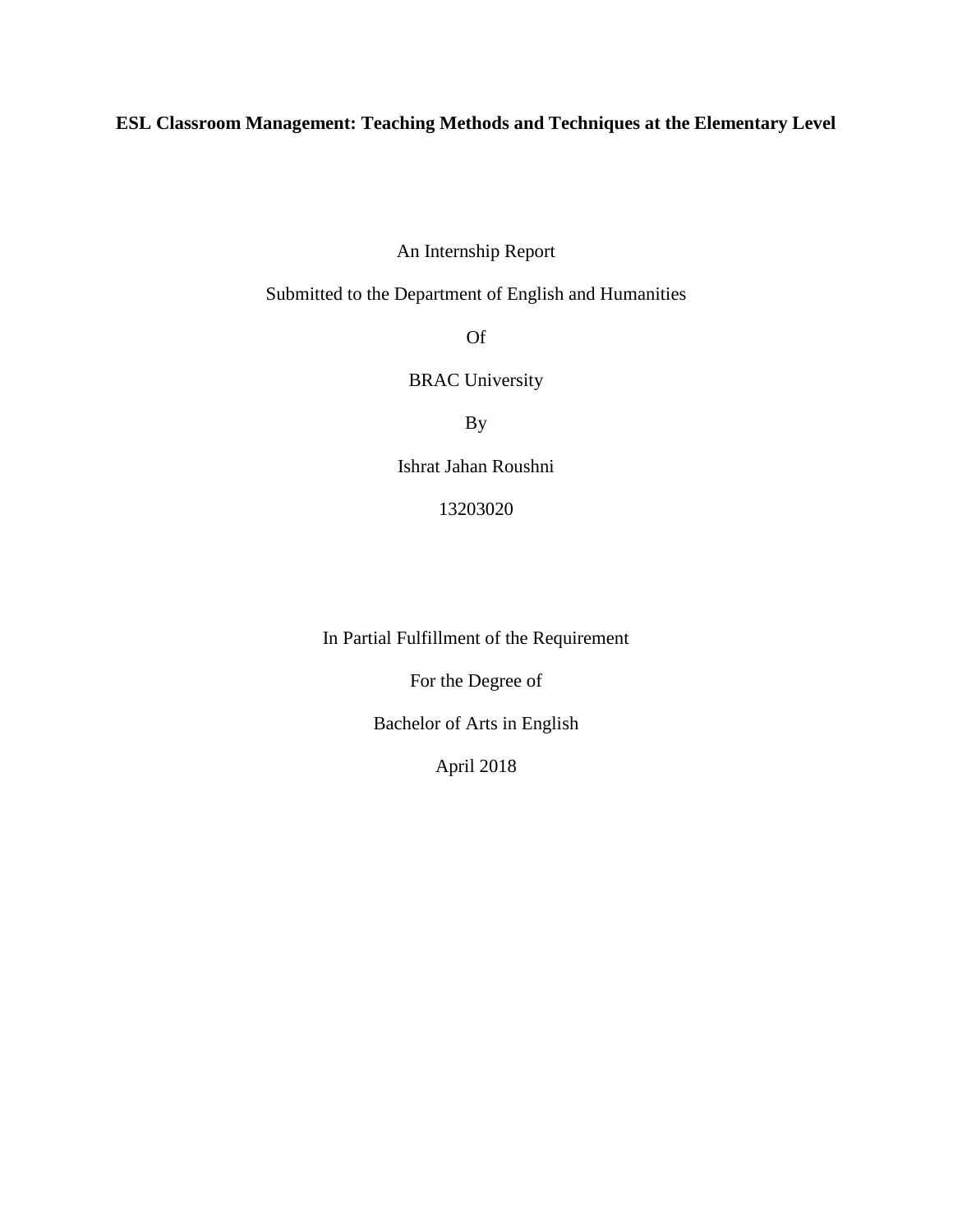## **Acknowledgement**

This report has been submitted in partial fulfillment of the requirements for the degree of B.A in English. At first, I am grateful to the Almighty for giving me strength and courage to complete my report within the assigned time. I would like to thank the Principal of Excel Academy, Zeenat Afsana Qader and Zeenat Afroza (Advisor) as they permitted me for doing internship in their school, Kazi Jesmeen Kabir (Teacher-in-charge of the infant section) for her cooperation and specially my onsite supervisor, Wahida Afreen Kazi (nursery teacher) whose guidance and support helped me a lot throughout the Internship. She always helped me out whenever I got stuck with any problem. I would like to express my sincere gratitude to my respected supervisor, Mohammad Mahmudul Haque for his patience, guidance throughout the semester allotted for writing this report. I could not have imagined a better supervisor than him. Then I would like to thank the chairperson, Dr. Ferdous Azim of Department of English and Humanities (ENH) of BRAC University and also thankful to other faculty members- S.M Mohibul Hasan, Ms. Asifa Sultana, Ms.Sabreena Ahmed, Ms. Mahmuda Akhter, Ms. Roohi Huda, Ms. Lubaba Sanjana from whom I have learned a lot while doing courses with them in my under graduation studies.

Then I sincerely express my gratitude from the core of my heart to my father Late Nazrul Islam for always keeping his blessings upon me and special thanks to my mother for her constant support and encouragement throughout this journey. Last but not the least; I want to thank my friends- Salsabil Haque Jhara and Sheikh Nahiyan for supporting me in this crucial time. I am thankful to you all.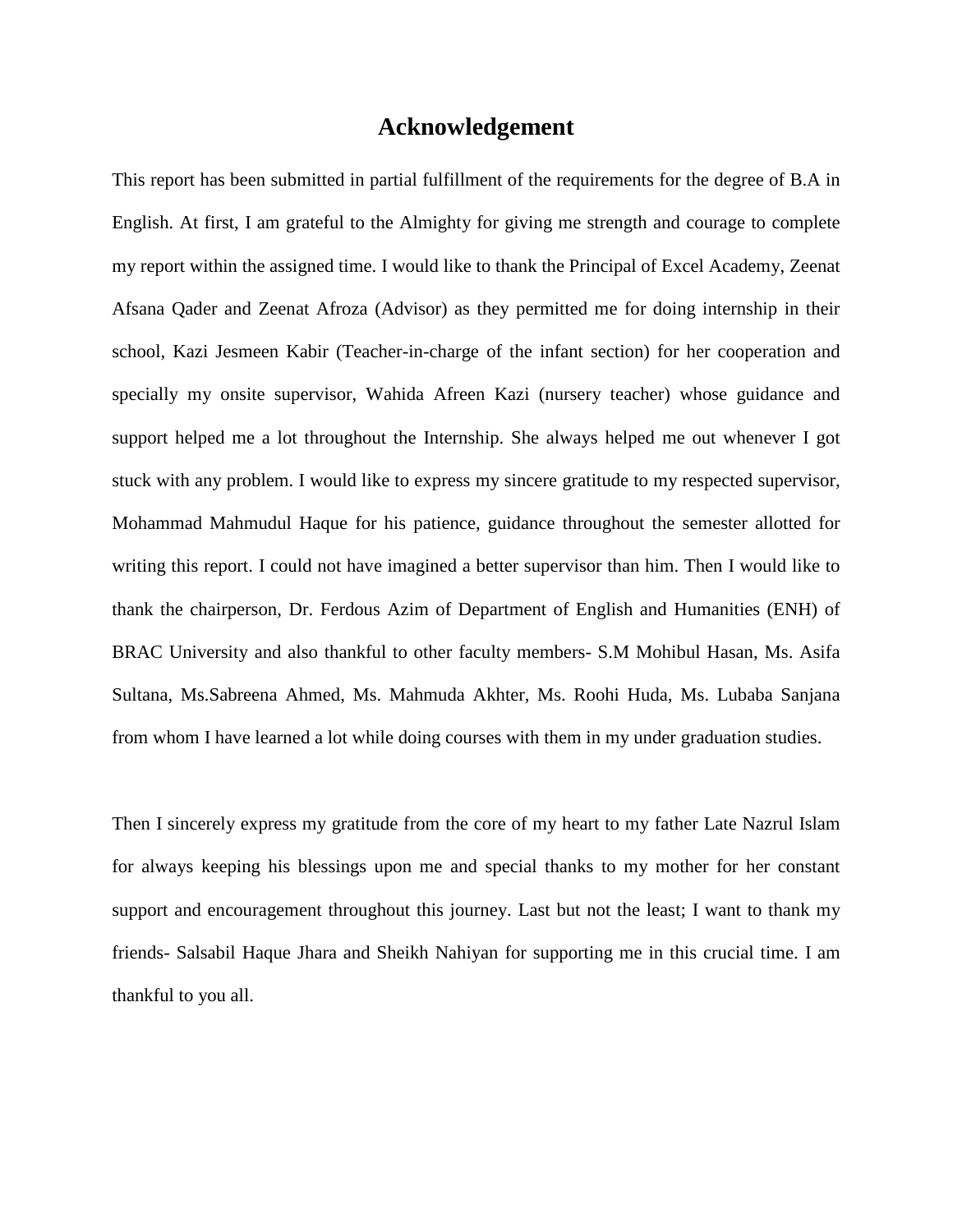# **Table of Content**

| <b>Chapter-1: Introduction</b>                       | $\overline{2}$ |
|------------------------------------------------------|----------------|
| <b>Chapter-2: Literature Review</b>                  | $\overline{4}$ |
| 2.1 Classroom Management                             | $\overline{4}$ |
| 2.2 Importance of Classroom Management               | 5              |
| 2.3 Different Aspects of Classroom Management        | 6              |
| 2.4 Different Teaching Methods                       | 12             |
| <b>Chapter-3: Implementation of Theories</b>         | 19             |
| 3.1 My Experience as an Intern                       | 19             |
| 3.2 Findings Based on my Classroom Observation       | 20             |
| 3.3 Employment of Teaching Methods                   | 23             |
| 3.4 Employment of Teaching Techniques                | 27             |
| <b>Chapter-4: Challenges Faced During Internship</b> | 30             |
| <b>Chapter-5: Conclusions and Recommendations</b>    | 32             |
| <b>References</b>                                    | 34             |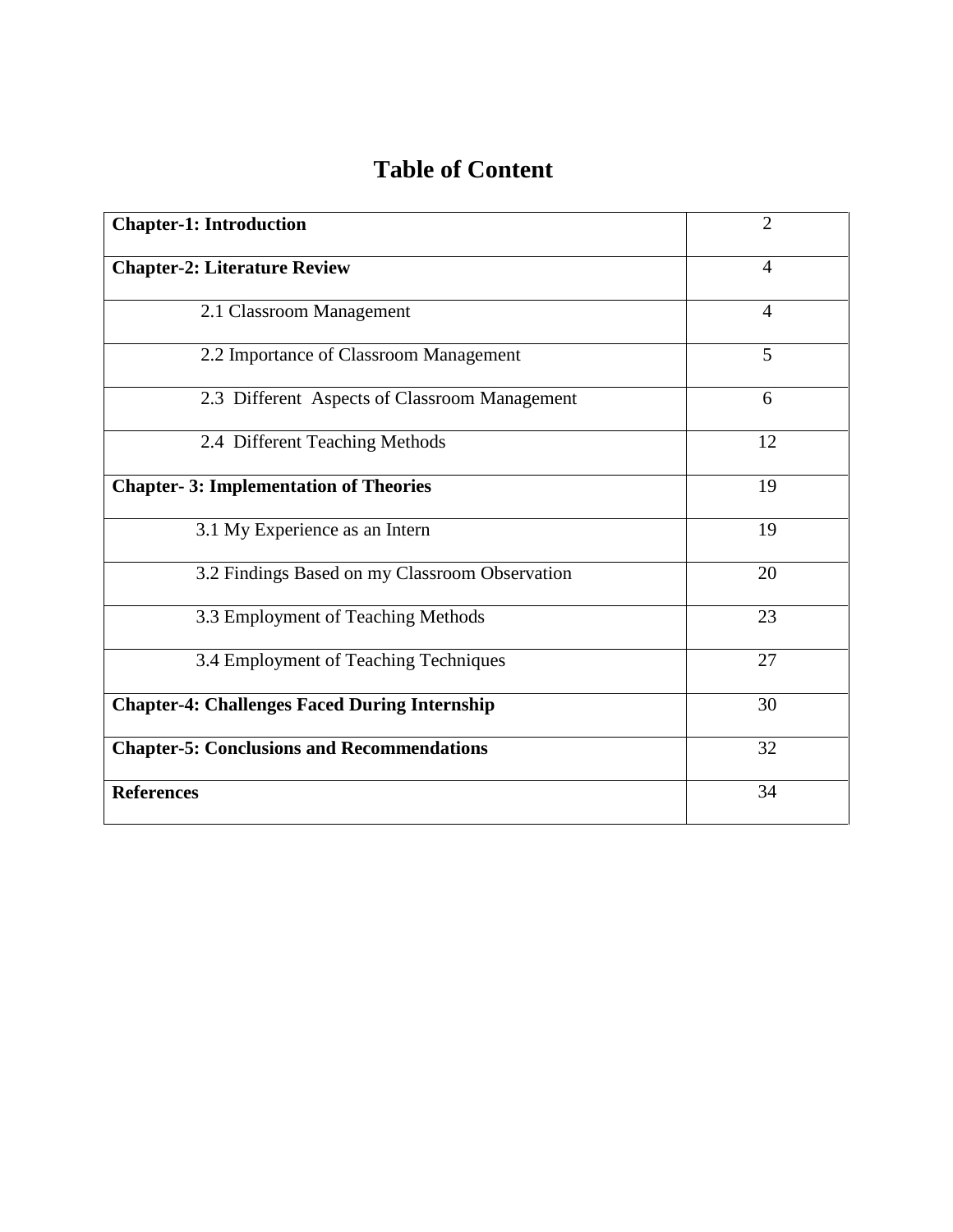## **Abstract**

This report is based on the classroom observation and experience of teaching English to elementary level class in Excel Academy. This paper is focused on the teaching methodologies, different aspects of classroom management issues and how ESL methods are applied in elementary classes (nursery). Classroom management is an important issue for the new teacher as well as an experienced teacher. Teacher needs to focus not only on the teaching skill but also on classroom management issues to avoid disruptive behavior of the students. A teacher needs to choose his/her teaching methods depending on the nature of the subject matter, the students, the goal of the course and the school facilitators. This report reviews some ESL methods like Grammar-Translation Method (GTM), Direct Method, Audio-Lingual Method (ALM), Communicative Language Teaching (CLT), etc. The functions of these methods are different as Grammar-translation method focuses on the L1 or native language, the Direct method focuses on the target language, the Audio-lingual method helps in habit formation through repetition of correct utterance, encouraged and supported by positive reinforcement, CLT aims to have a meaningful communication in the class. This report also includes some problems faced during the internship and some recommendations regarding it.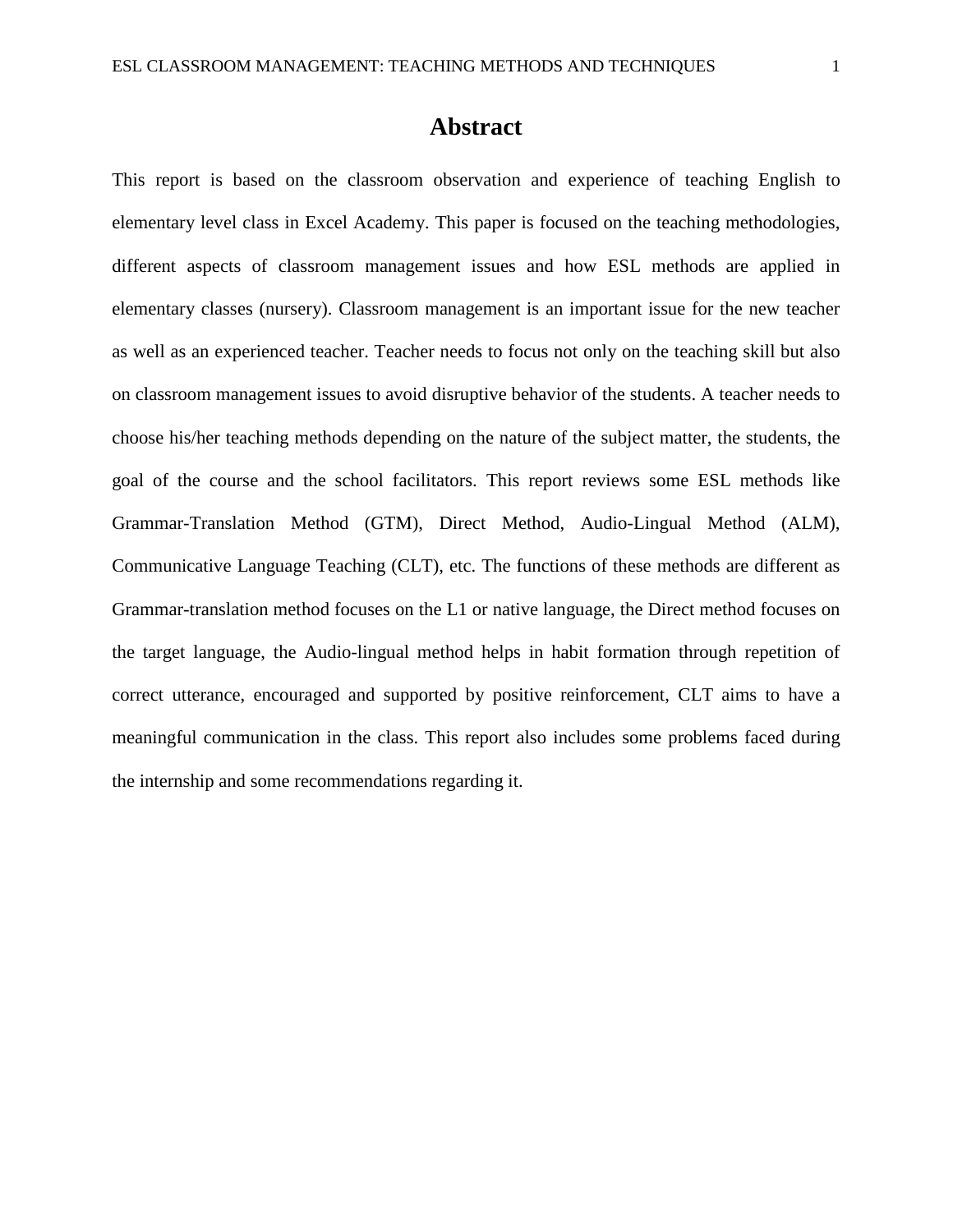## **Chapter-1: Introduction**

To accomplish my under graduation degree in ELT & Applied Linguistics, I was required to do my internship in an academic institution. I got the opportunity to work as an intern teacher in Excel Academy School which is in Dhanmondi-7. It is an English Medium School, and I was appointed there as an intern for nursery classes. It was a great experience working there. There were two shifts for nursery – morning shift (8 am to 10:45 am) and day shift (11 am to 1:45 pm) and I was given an opportunity to be an intern teacher of morning shift nursery classes.

It was quite challenging for me to cope with all the students as well as in a new environment. During my internship, at first, I observed classes of my onsite supervisor for a few weeks. While observing her classes, I learned several teaching techniques, important issues of classroom management, how to develop a teacher-student relationship, classroom activities and responsibilities of a teacher and many other issues of the teaching profession. It helped me know their teaching process, whether teachers are using any teaching method or not, how they apply those methods and techniques and how all things help students to learn their second language. As a part of my undergraduate program, I completed some ELT courses for example- ELT Methodology, Teaching Technique, Teaching Practicum, Testing and Evaluation etc. which helped me connect my theoretical knowledge with my practical experience.

I tried to implement those techniques which I have learned from my onsite supervisor during class observation and my theoretical knowledge which I have learned during my undergraduate years. When I started teaching, at first I thought it would be as simple as micro teaching that I did in my ELT courses. But real life teaching is completely different from micro teaching and it was quite difficult to manage students especially if you are teaching elementary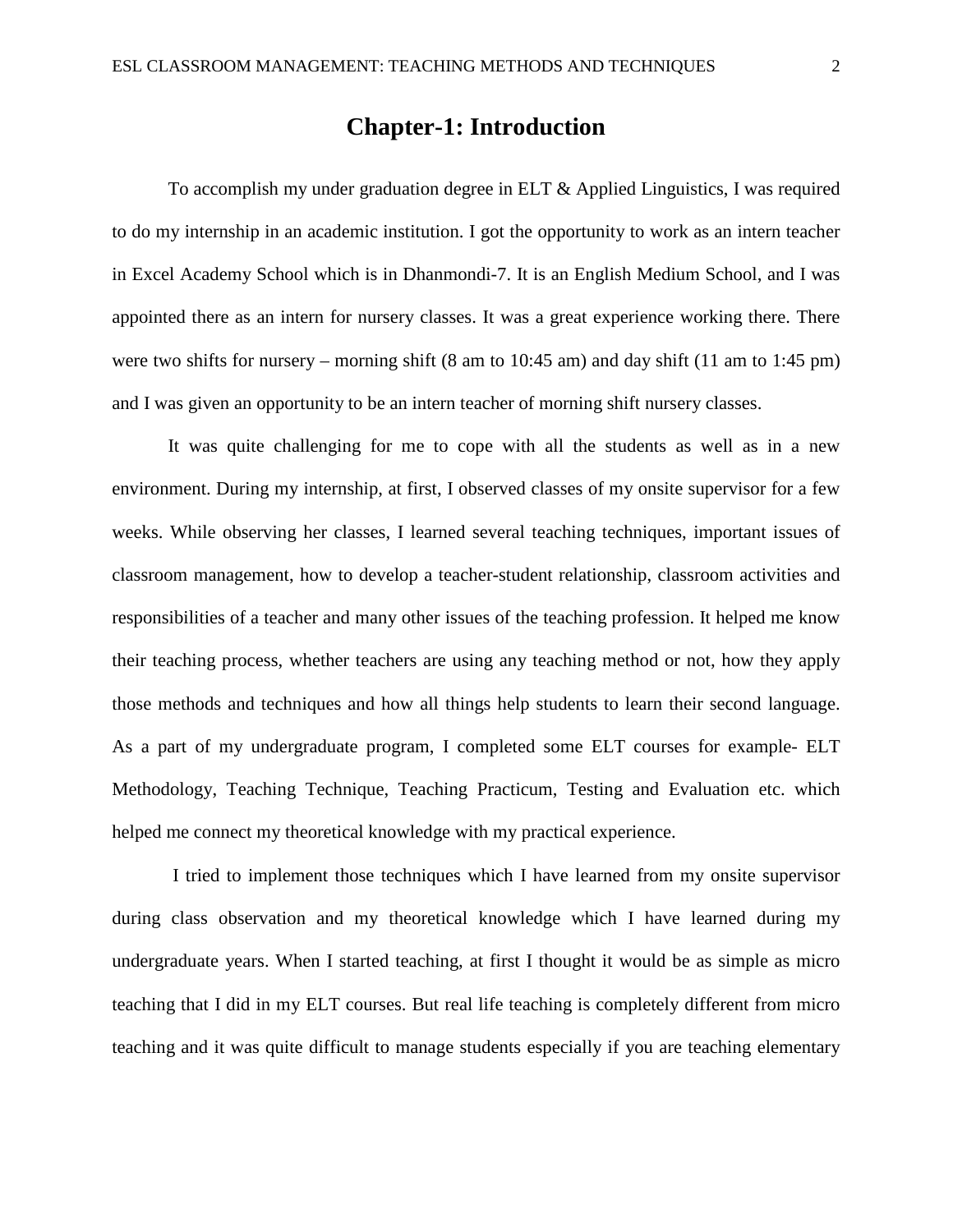level students. What I realized during my internship is that to teach elementary students, teacher really needs to have a lot of patience and the skills of managing the class.

Therefore, teachers need to focus not only on the teaching methodology but also on the classroom management issues. Managing the class was really a challenging task for me at the beginning of my internship as there were 35 students in the class and I noticed that GTM, CLT, Direct method especially Audio-lingual method are more suitable teaching methods for elementary students. Therefore, during my internship report, my focus will be on the teaching approaches and management issues and how ESL methods are applied in elementary level class.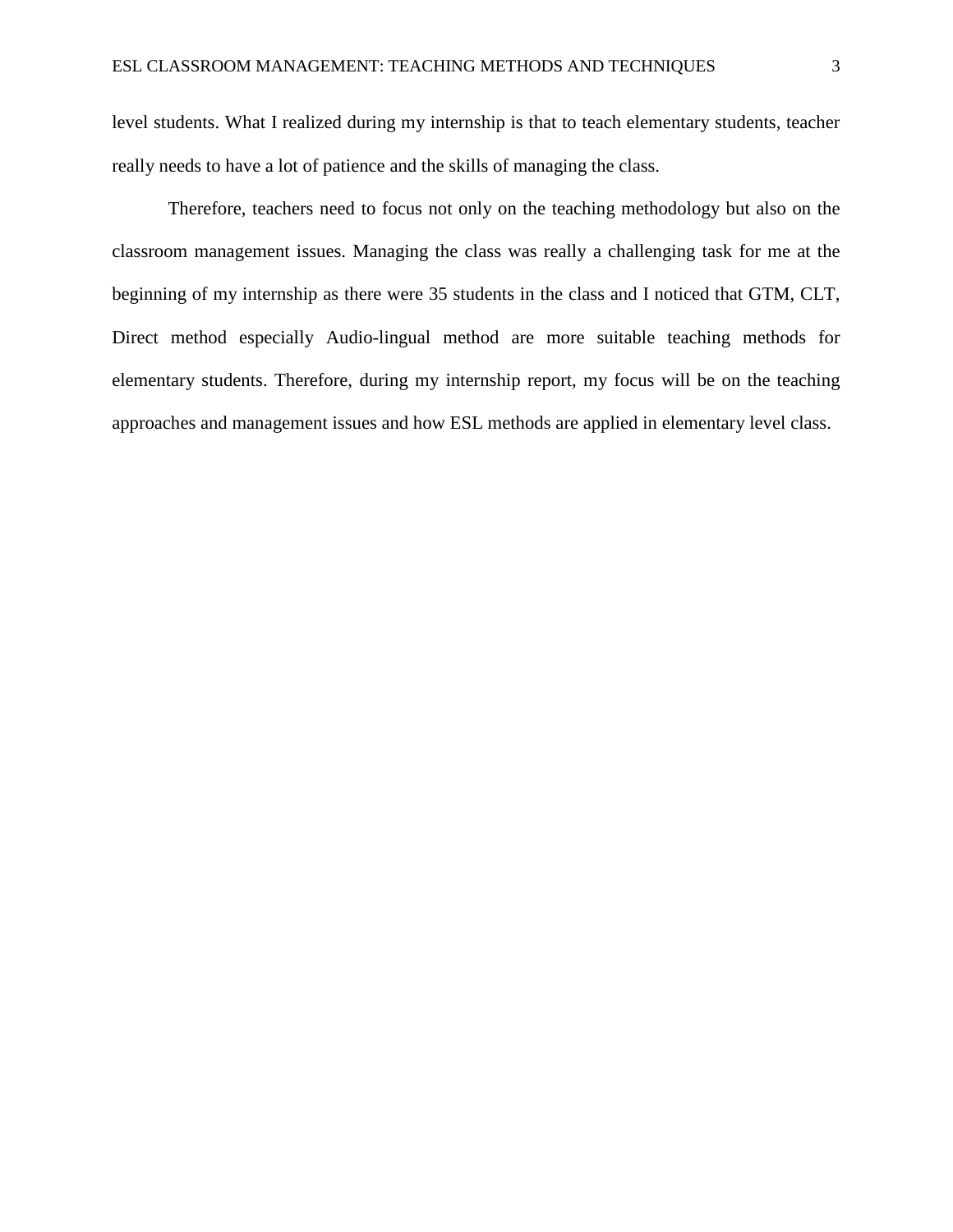## **Chapter- 2**: **Literature Review**

### **2.1 Classroom Management:**

Classroom management is an important issue in ESL classes. To ensure successful learning, teachers need to have the skills of managing the classroom properly. Teachers use different methodologies to teach language but for effective learning, teachers need to focus not only on the teaching methodologies but also on classroom management issues. Turan (2006) defines classroom management as an establishment of classroom activities in a learning-centered manner and as a guidance of student behavior in order to achieve educational goal (cited in Yilmaz & Sahin, 2016, p.1387). It refers to the process which shows how teacher organizes the class, how teacher and student works together as a team and how teacher manages the entire class and how teacher creates positive environment in the class so that effective learning can be done. Classroom management is a broad area to explain. Different authors have different views on classroom management. Scrivener (1994) describes classroom management as the combination of both decisions and actions where the actions can be called to those which are done in classrooms and decisions are about deciding individual's actions, timing of activities, how to prepare students for the activities and deciding who will do which activities (p.55). There might be a lot of decisions or actions that a teacher needs to do while taking a class. Sometimes teacher has to take an instant decision in the class when he notices that the class is not going according to his plan. According to Wolfgang (2009), Classroom management can be defined as 'the arrangement of students/groupings, materials, and furniture, and the movement of these over time, moving from one large group lecture to small cooperative groups or lab tables'(cited in Borden, 2013, p.10). Ming-tak and Wai-Shing (2008) viewed classroom as an 'art of establishing good climate and managing instructions effectively' (p.3).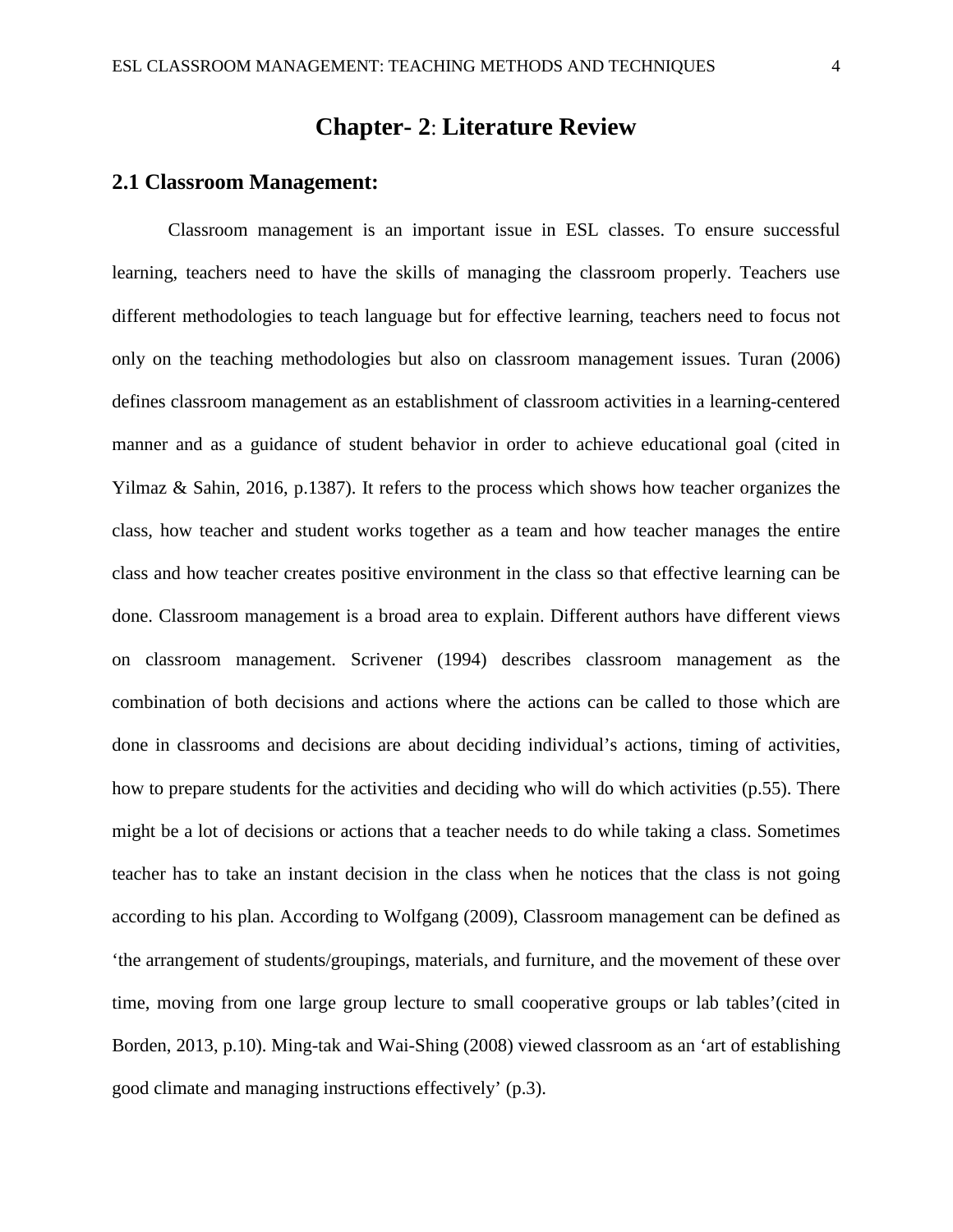Learning can be effective only if the teacher has the skill of managing the class properly and also has the ability to use effective teaching methods. But managing the class properly is not an easy task. It is a big challenge for the experienced teachers as well as for the new teachers. Janet O'Halloran, a third grade teacher at McKenney Elementary school in Olympia, Washington, believes that setting up classroom management should be 'at the top of a beginning teacher's list of things to do'(cited in Borden, 2013, p.2). Effective teaching and learning is not possible in poorly managed class. As a result, both teacher and students have to suffer. Marzano et al. (2003) states that if a classroom is well managed, it will provide such environment in which teaching and learning can flourish (p.1). Effective teaching and learning somehow depends on the teacher. A good teacher has to play different roles in the classroom and one of them is classroom manager. Marzano et al. (2003) consider good classroom manager to those teachers who know to use specific techniques in the class depending on the context of classroom and the learners (p.11). If a teacher is able to gain/develop his basic classroom management skill, it will help him to develop his confidence and to create an effective learning atmosphere. An effective classroom manager must be prepared with the materials and should know how to engage students from one activity to another activity.

### **2.2 Importance of Classroom Management:**

Classroom management is an essential skill that a teacher should have for successful teaching and learning. Ming-tak and Wai-Shing (2008) have talked about the two purposes of classroom management that is effective teaching and learning is possible only if there is a good positive learning atmosphere in the classroom and the second one is classroom management is a positive and developmental way to ensure the progress of the students (p.5). Sometimes it is difficult to manage a classroom full of students for the teacher but an effective classroom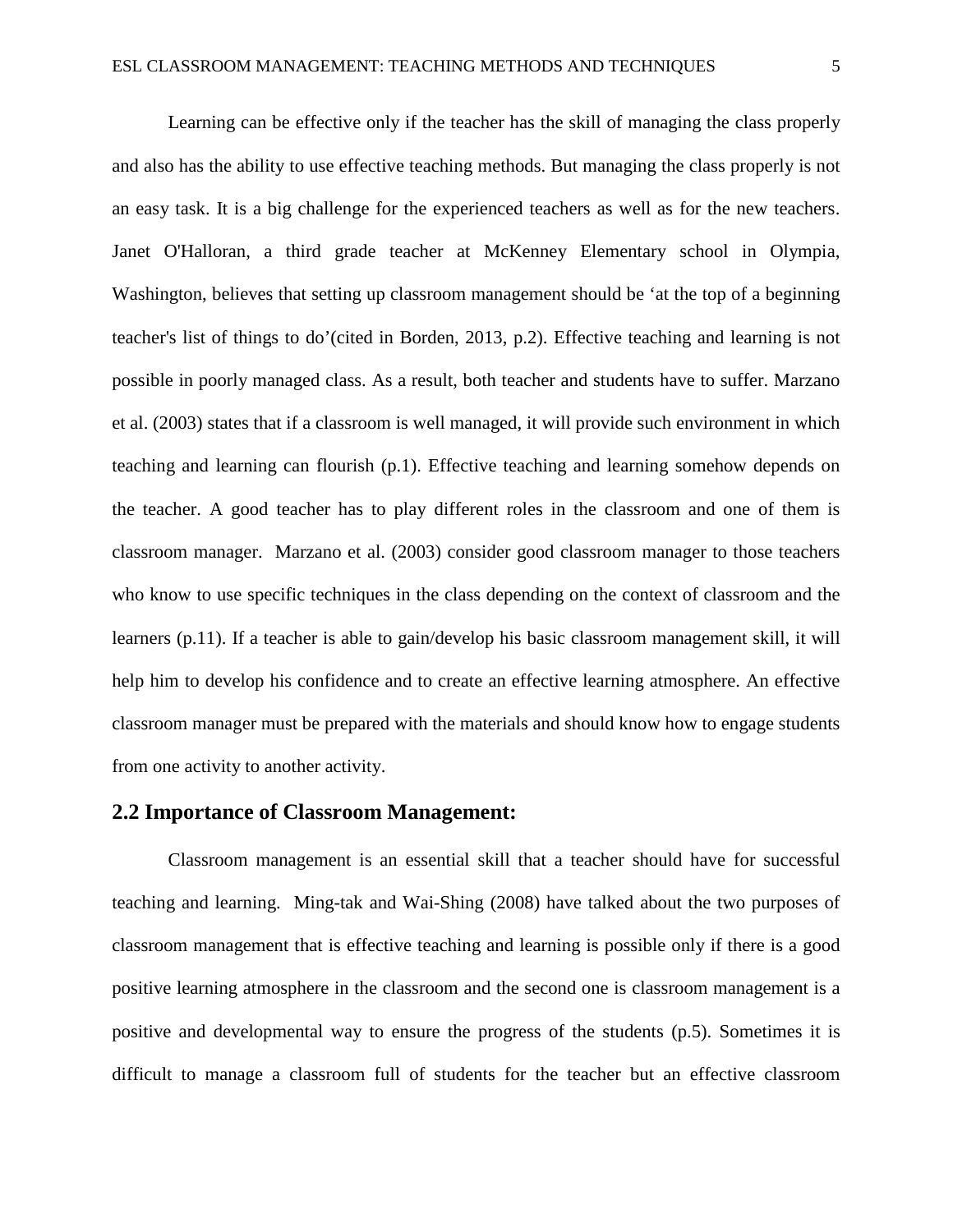management plan helps teacher keep the classroom under control especially if he/she is teaching the elementary level students. According to Bosch (2006), "Classroom management plan gives structure to everything that goes on in the classroom from seating arrangement to the lessons to the grading of homework assignments to the relationship among classmates" (p.3). It helps the teacher keep the lesson plan running smoothly. Having good classroom management skill helps teacher to develop their confidence and it will affect other aspects of the class such as rapport, eye-contact and convincing students to do what we need them to do. In the article by Reese (2007), Reese shared her four Cs of classroom management: Commendation, Communication, Consistency and Content. These represent a successful way to establish a good and friendly environment in the class especially in the elementary school (cited in Huth, 2015, p.6). In order to run the class properly, teacher needs to identify the student's capabilities. The British educational theorist Pajares (1992) noted that if teachers can identify the student's capabilities, it will help them to adjust with their student's behavior and to plan their lesson accordingly (cited in Li Xu, 2012, p. 1397). Strother (1985) stated that well- managed classroom helps students to know what is expected of them and how to succeed (p.725). It helps teachers to know their student's expectations as well.

### **2.3 Aspects of Classroom Management**:

Classroom management includes seating arrangement, group work and pair work, classroom instruction, gestures, using different materials and techniques in the class, maintaining proper discipline, monitoring the class etc. Managing classroom is a challenging task for the new teachers as well as for the experienced teachers. Most of the time new teacher feels insecure about managing their class as they do not have any practical experience of teaching. Only a teacher can decide which aspects of classroom management are important for his/her classroom.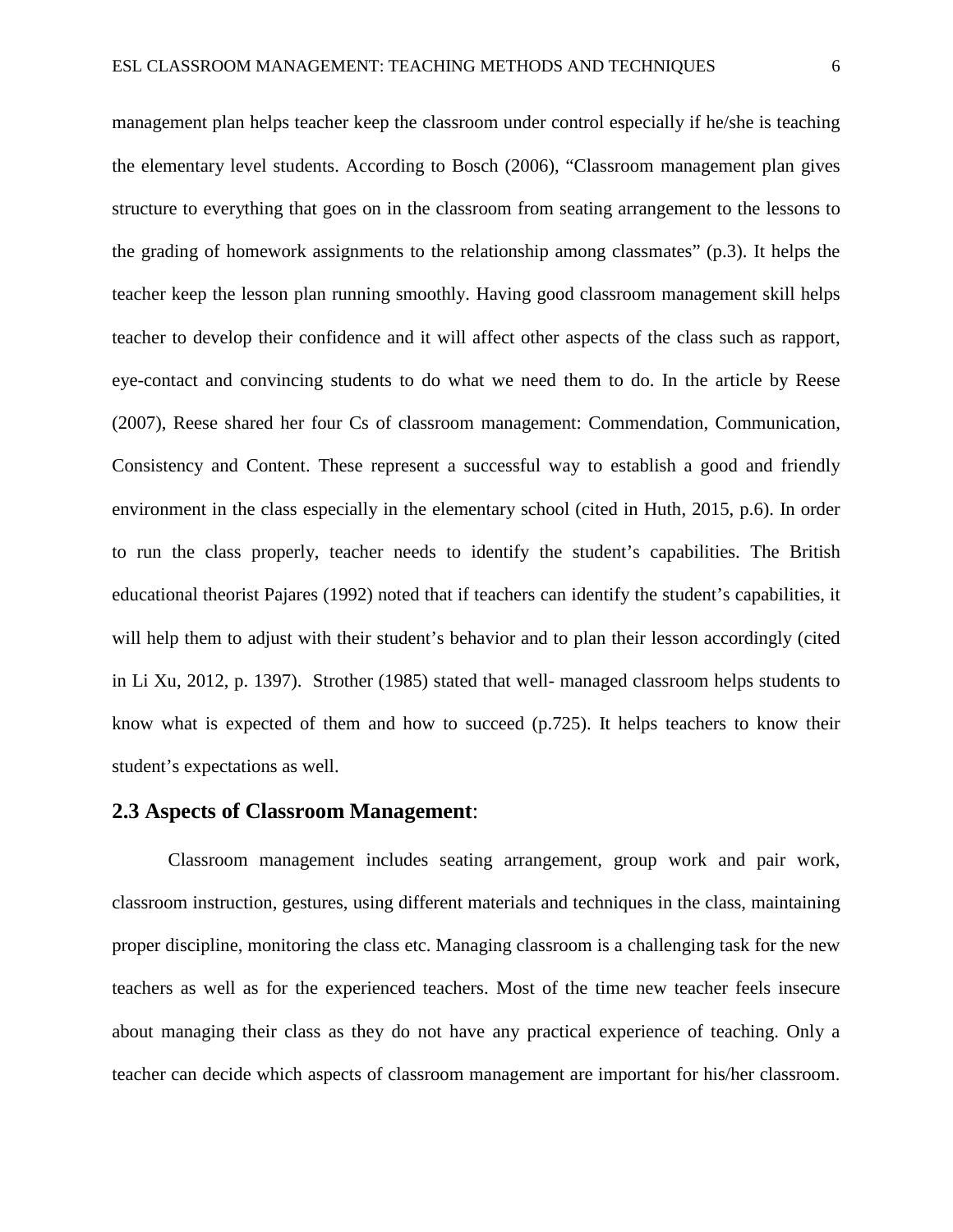According to Bosch (2006), "Effective classroom management does require some skills such as planning, organizing and reflecting as well as an aptitude for teamwork and perseverance" (p.3). Few aspects of classroom management are discussed below:

#### **1. Seating arrangements:**

Seating arrangement is one of the important parts of classroom management which is essential for effective learning. The way teacher arranges seats in class depends on many issues for example - the class size, the type of students, what type of activities the teacher will do and the techniques that the teacher will use. If students are not comfortable in class, it will be difficult for a teacher to involve them in class activity. Even if students seating are not arranged in a proper way, it would be tough for the teacher as well to deliver lectures and also to monitor them. Therefore, it is related to the other aspects of classroom management. Teachers need to choose appropriate seating arrangement for the students so that they may feel comfortable and enthusiasm in the class and can participate in the class activities properly. According to Wilson and Kendall-Setter (2013), "Student seating arrangement can also be regarded as a part of the layout of the classroom even if this equates to the physical arrangement of students rather than furniture" (p.141). Andrew-Power and Gormley (2007) found that in one secondary school where seating arrangement are common expectation for all classes and provides positive statement about the value of seating plans as a part of classroom display:

- It encourages proximal learning.
- It allows students to work with a range of people (cited in Wilson & Kendall-Setter, 2013, p.141).

 Student seating arrangement has been studied from a variety of perspectives. Harmer (2007) talked about different types of seating arrangements like orderly row, horse-shoe, circle, separate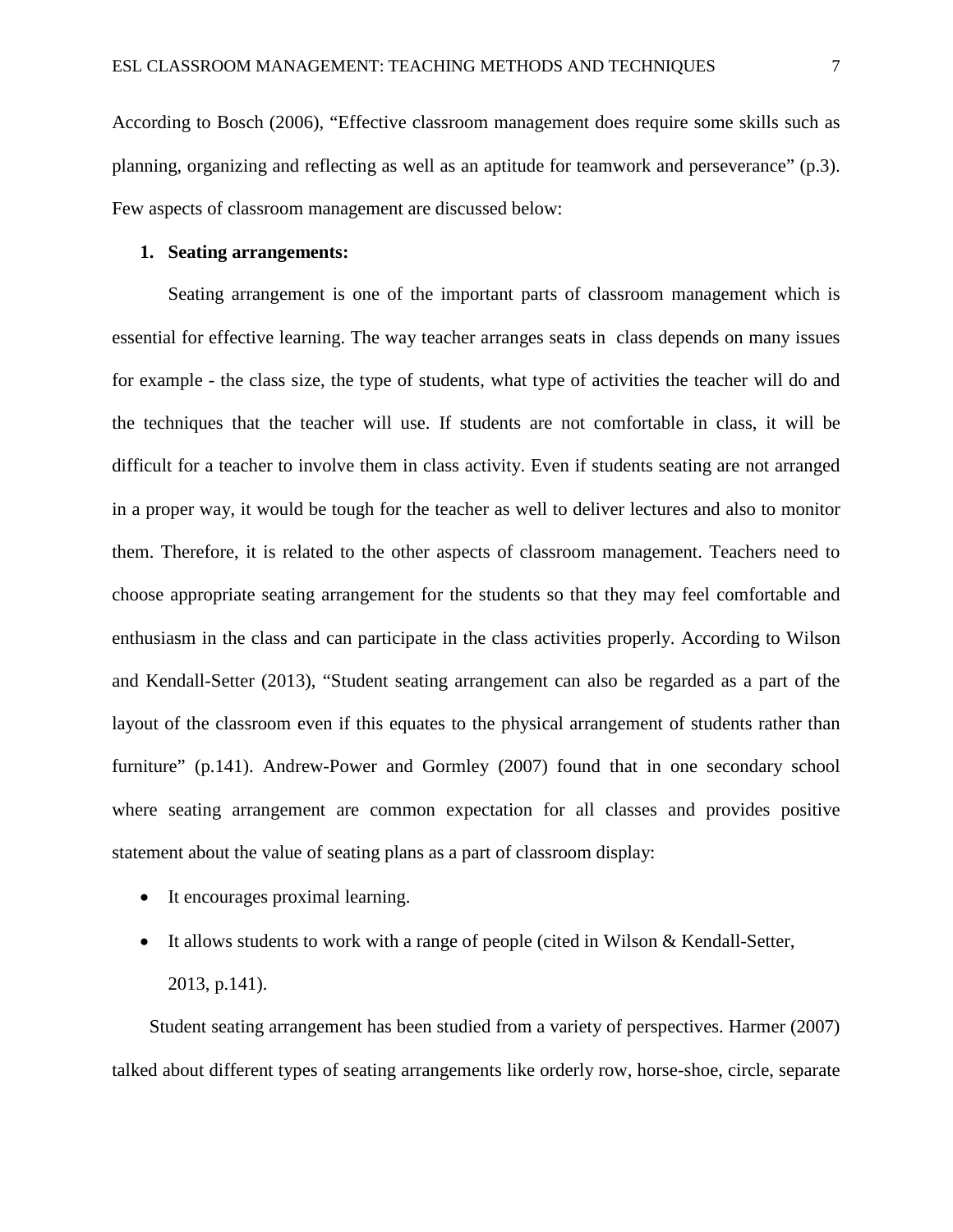table seating etc. (p.162). Orderly row seating are very well known seating arrangement because most of the academic institution follow these kinds of seating arrangement. Rosenfeld and Civikly defined this traditional seating arrangement as 'something like tombstones in a military cemetery' (cited in McCorskey and McVetta, 1978, p.99). This type of seating arrangement is basically good for teacher-centered classroom. Harmer (2007) states lecturing are easier in orderly row seating since it helps the teacher maintain eye contact with the students (p.162). It has disadvantages as well. Sommer (1967) points out that students in the front row tends to participate more than the students in the central and the students in the central will participate more than the students on the back side in row seating arrangement (cited in Locke & Ciechalski, 1995, p.101). Harmer mentions that horse-shoe seating arrangement gives opportunity to the students to share their ideas and information through interaction (p.163). McCorskey and McVetta (1978) suggest if both student-student and student-teacher interactions are important to the learning in class, then horse-shoe seating arrangement would be best (p.103). Harmer (2007) considers separate table useful in mixed ability classes (p.163). Harmer (2007) mentions that teacher's position is less dominating in circle seating arrangement (p.163). It gives everyone a

chance to speak and makes equality among the students. According to Scrivener (1994), "Having the teacher in the circle helps to clarify his role as an equal rather than as someone separate and different" (p.63). There are also many other kinds of seating arrangement like clustered, semicircle, cafe style, paired seating, table rows etc. These types of seating arrangements helps students to learn quickly and helpful for cooperative learning. Shepherd and Linn (2015) consider semi-circle seating arrangements suitable for cooperative learning as it allow for both teacher-student interaction and student-student interaction (p.100).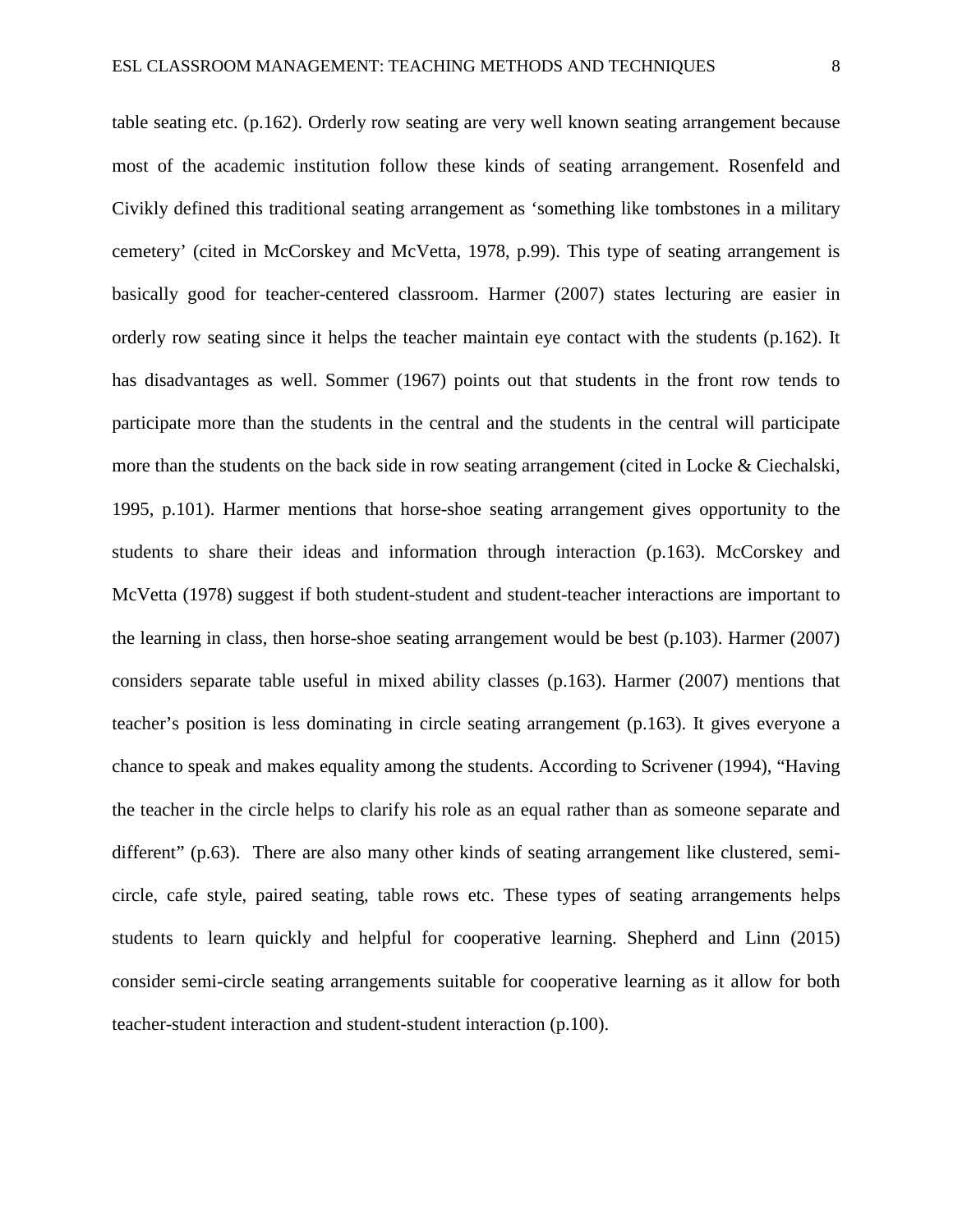#### **2. Monitoring:**

Teachers should not have only the teaching skill but also the monitoring skill. When students are engaged in an activity, at that time, it is important for the teacher to check whether students have understood the instructions or not, how well they are performing the tasks and evaluate their strength and weakness. Gathering data to give proper feedback is one of the main purposes of monitoring. According to Gower et al. (1995), "Monitoring helps the teacher to decide on whether a correction is needed or not when it is time to go on the next stage of the lesson, whether further examples are needed, etc" (p.50). Monitoring does not mean to interrupt the students again and again while doing any task. Sometimes it might happen that when a teacher offers help or corrects students while doing any task, they might feel interrupted. It also happens that sometimes students might need ongoing advice, support, input and encouragement from the teacher while doing task. Therefore, teachers need to monitor the class based on the task and the context. Scrivener (1994) mentioned few of the monitoring style in the class for instancemonitoring discreetly, monitoring actively, participate etc. (p.68). He added that a teacher who is monitoring the class actively will be walking around in the class and viewing different groups and offering spontaneous advice/correction as well as responding to questions from the students whereas in discreet monitoring teacher do not offer help, advice directly unless students face any problem and ask for help from teacher (p.68).

#### **3. Giving Feedback:**

The comments/ suggestions that the teacher gives to the students based on their performance are known as feedback. Successful learning involves effective feedback and correction. Through feedback, the teacher helps students to understand that where their mistakes were and how to improve their performance. Penny Ur (1996) mentioned two main components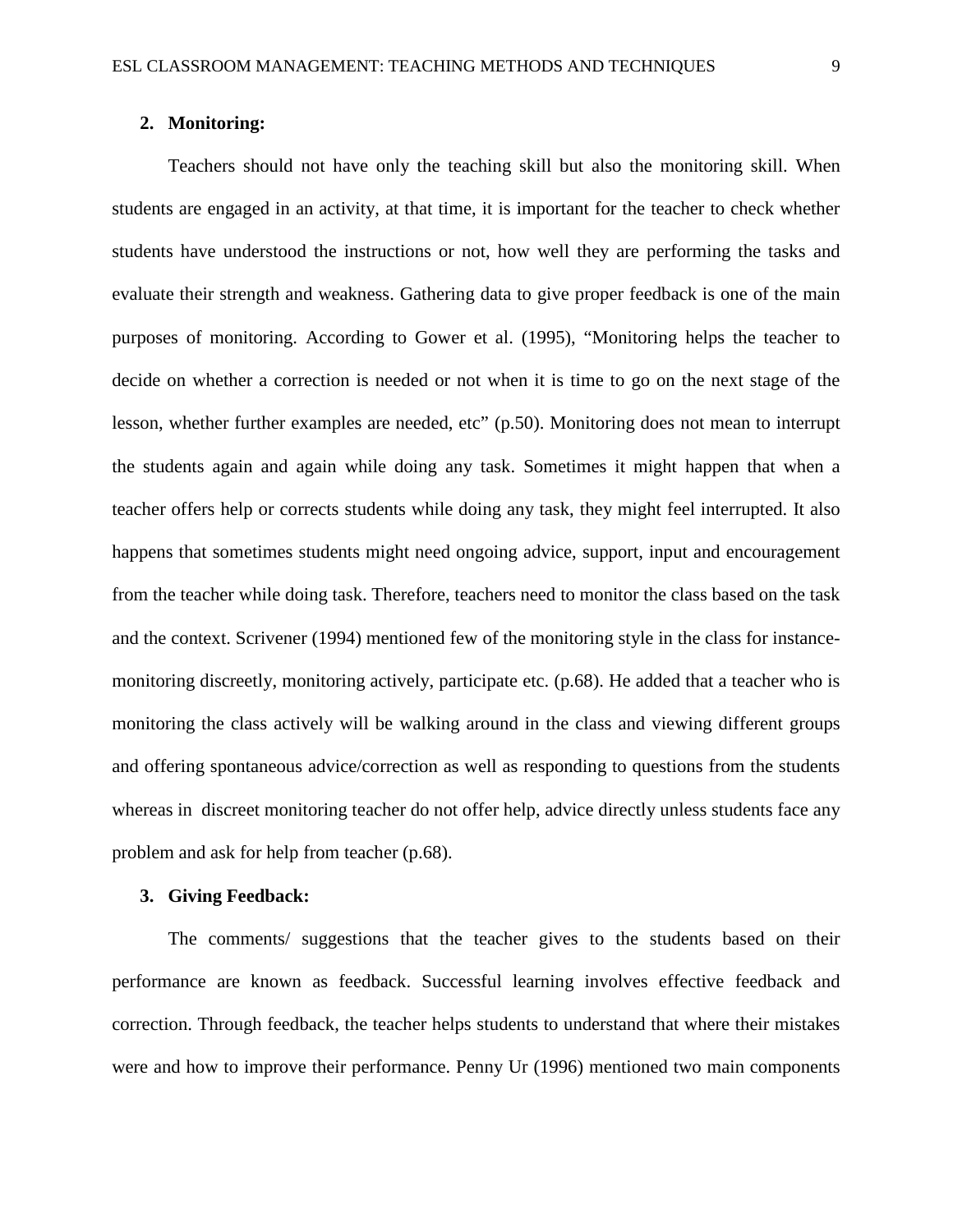of feedback-assessment and correction (p.242). He added that assessment helps the learner to know how well/bad he/she has performed whereas while doing correction, some specific information is provided on the aspects of learner's performance through explanation so that learners can improve their performance (p.242). Harmer (2007) mentioned two types of feedback – written feedback and oral feedback (p.142).

- **Written feedback:** In written feedback, teachers give feedback on a written note based on the learner's performance. It can be used both for written and speaking activities.
- **Oral feedback:** In oral feedback, the teacher gives feedback verbally based on the learner's performance and provides suggestion so that they can improve. Oral feedback is used basically for speaking activities for example- presentation.

In case of functions, feedback can be two types, they are-

- **Positive feedback**: The feedback which motivates the students and helps students to learn from the lessons is called positive feedback. Bashir et al. (2016) state that at the time of providing feedback, it is important that after getting the feedback students should have a positive feeling about that feedback (p.39).
- **Negative feedback**: Negative feedback demotivates the learners, and they lose their interest in learning something.

## **4. Giving instructions:**

Giving instruction is one of the important aspects of classroom management. The teacher has to focus on his/her language and gesture to give instruction properly. Gower et al. (1995) discussed some techniques which make the instruction more effective (p.40). He added that-

• Teachers need to use simple language while instructing the class to avoid confusion and uncertainty.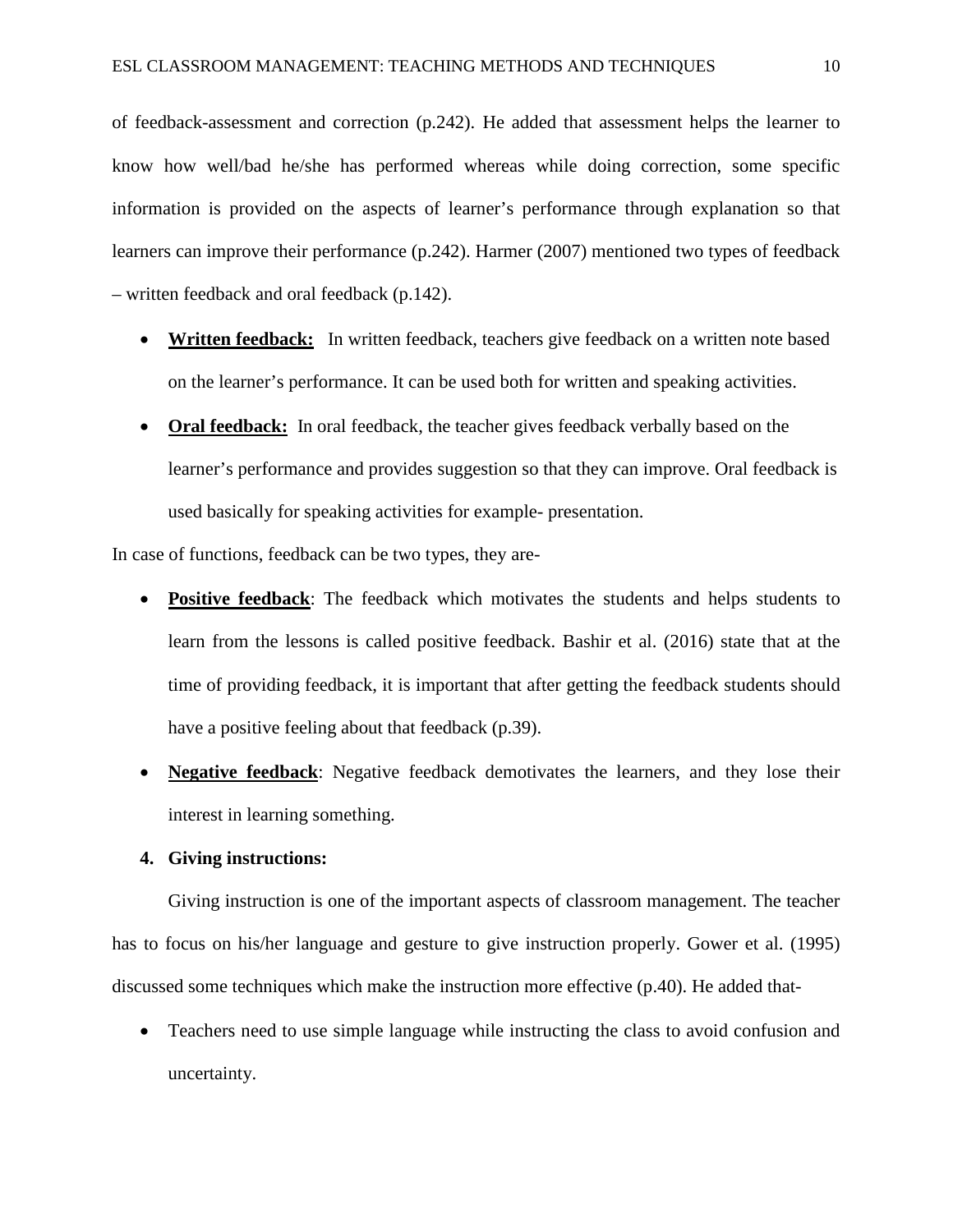- The teacher needs to give clear instruction, and teacher needs to have loud voice enough for that.
- Teacher needs to use some set of words for the instruction. Common instructions are-Listen, everyone, Stand up, Look at the board, Try again, etc.
- It is important to use gestures (body language, eye contact) while giving instruction. As a result, it becomes easier for the students to understand the instruction.
- If the activity requires a series of steps, then teachers need to break the instruction down rather than giving out all the instruction altogether.

### **5. Classroom Interaction:**

The interaction between student and teacher is an important part of teaching and learning process. It is used to analyze teaching and learning. Classroom interaction shows the student's involvement in the classroom. Baker (1992) viewed 'classroom talk and interaction as practical activity' (p.9). It gives a floor to the students to share their opinion in the class. The other form of classroom interaction is between student and student. It allows students to work with other students who develop their skills of doing team work. In a learner-centered classroom, student talking time (STT) needs to be more than a teacher talking time (TTT) whereas teacher talking time is more than student talking time in the teacher-centered classroom. While engaging students in the activities, teacher, and students need to interact with each other a lot. The interaction between teacher and student and student and student is important to engage learners in the communicative activities.

### **6. Lesson plan:**

The lesson plan is a vital component of the teaching and learning process. According to McLeod (2003), "The best classroom management strategy is to plan an interesting lesson that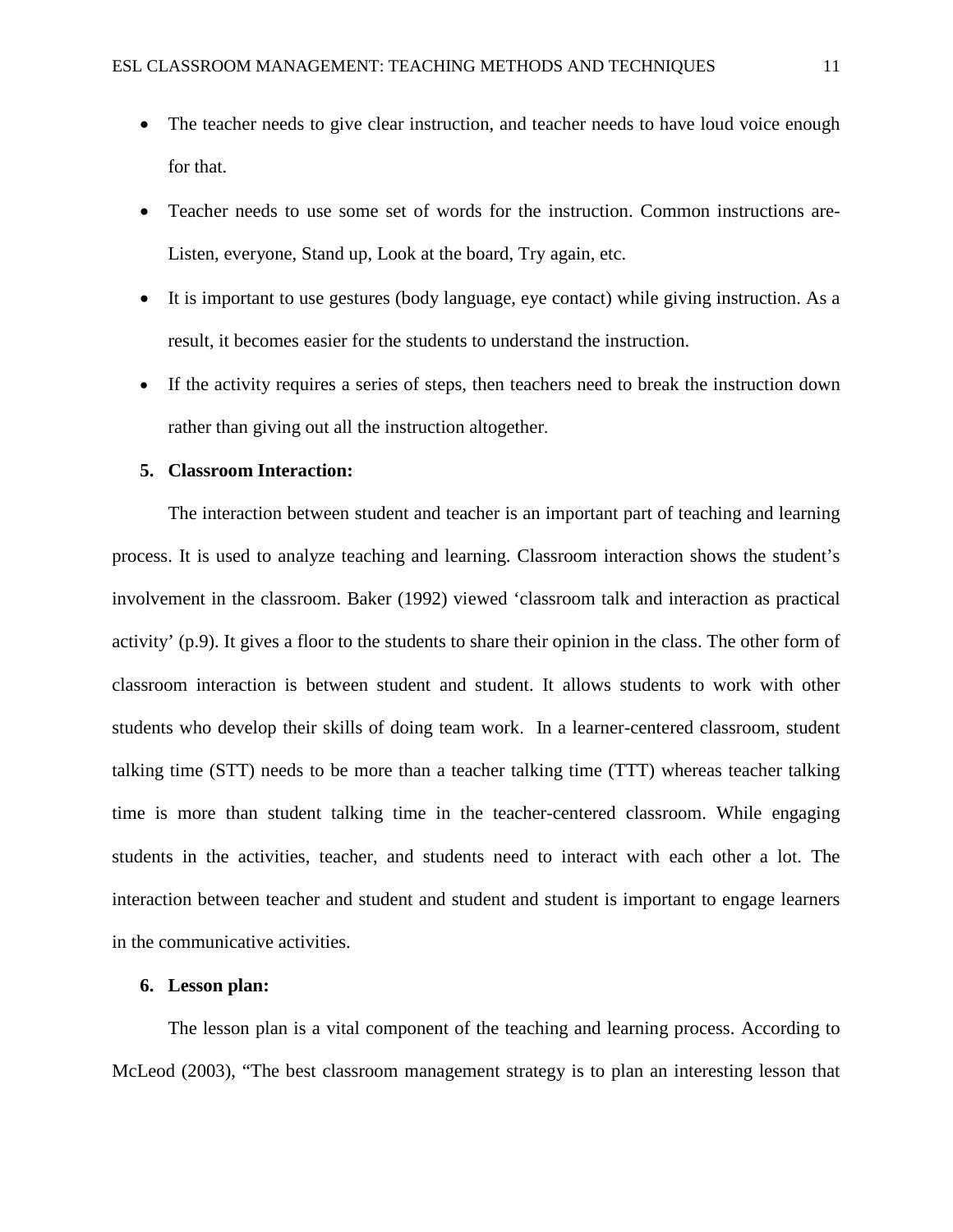meets all students' learning needs" (p.44). It helps the teacher to be clear about what he wants to teach/do. Planning the lesson is basically a thinking skill. It imagines the lesson before it happens. It also helps in creating the interest of students towards the lessons. It helps the teacher to understand the objectives properly and helps students to know what they will learn the lesson. It also helps the teacher to be systematic and organized.

### **7. Activity:**

To make the lesson more interesting, teachers need to engage students in activities. Engaging students in participation is an important aspect of teaching. Involving students in classroom activities helps the teacher to get an idea of the students' understanding level about the topic being taught.

### **2.4 Different Teaching Methodologies:**

Teaching methodology refers to the general principle, pedagogy, and management strategy used for classroom instruction. A teacher needs to decide a particular method to be used in the classroom which he/she thinks is suitable for the learner as all the learners do not learn in the same way. Therefore, it is needed for the teacher to know all the different methodology and techniques otherwise it will be difficult for the teacher to implement those techniques in the class. There are different types of teaching methods and approaches for second language teaching. Among them, some of the teaching methods are more suitable for elementary level students who are discussed below:

- I. Grammar-Translation Method (GTM)
- II. Direct Method
- III. Audio-lingual Method
- IV. Communicative Language Teaching (CLT)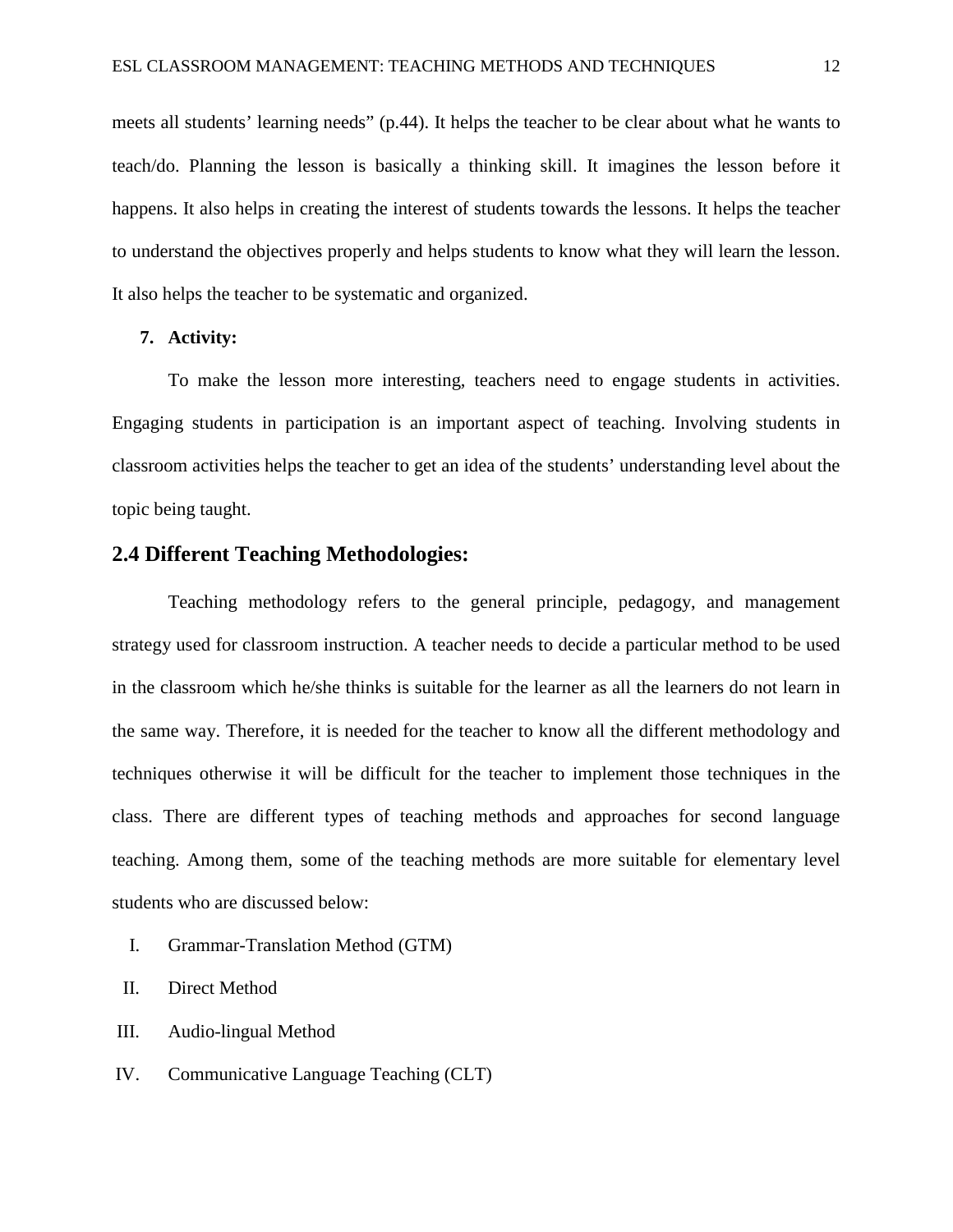### **I. Grammar Translation Method (GTM):**

 Grammar translation method is one of the popular methods of language teaching. Most of the educational institutions have been following this method for many years especially the Bangla Medium schools. Larsen-Freeman (2004) mentioned that this method is also known as a classical method (p. 11). He added that a fundamental purpose of learning a foreign language is to be able to read literature written in the target language (p.17). According to Aqel (2013), "It is pedagogic methods that facilitate learning of four language skills and make a foreign language more comprehended to English language learner especially in their first level of learning" (p.2470). This method is suitable for the teacher-centered classroom. Grammatical rules, memorization, and translation of a text are the main aspects of this method. Although this traditional method helps students to improve grammatical rules, the students cannot use these rules flexibly and appropriately in communication. Therefore, it can be said that it has disadvantages too. This method prevents students from developing their communicative competence.

Richard and Roger (1986) sum up the principal characteristics of Grammar translation method:

- A fundamental purpose of learning a foreign language is to be able to read literature written in the target language.
- Reading and writing skills are given more priority rather than speaking and listening.
- Memorization and translations are used as a mode of learning the language. Texts are required to translate from L1 to L2 or vice versa.
- Accuracy is given more priority then fluency.
- Class instructions and classes are being taught in first language. Students have full freedom to use their L1 in the class.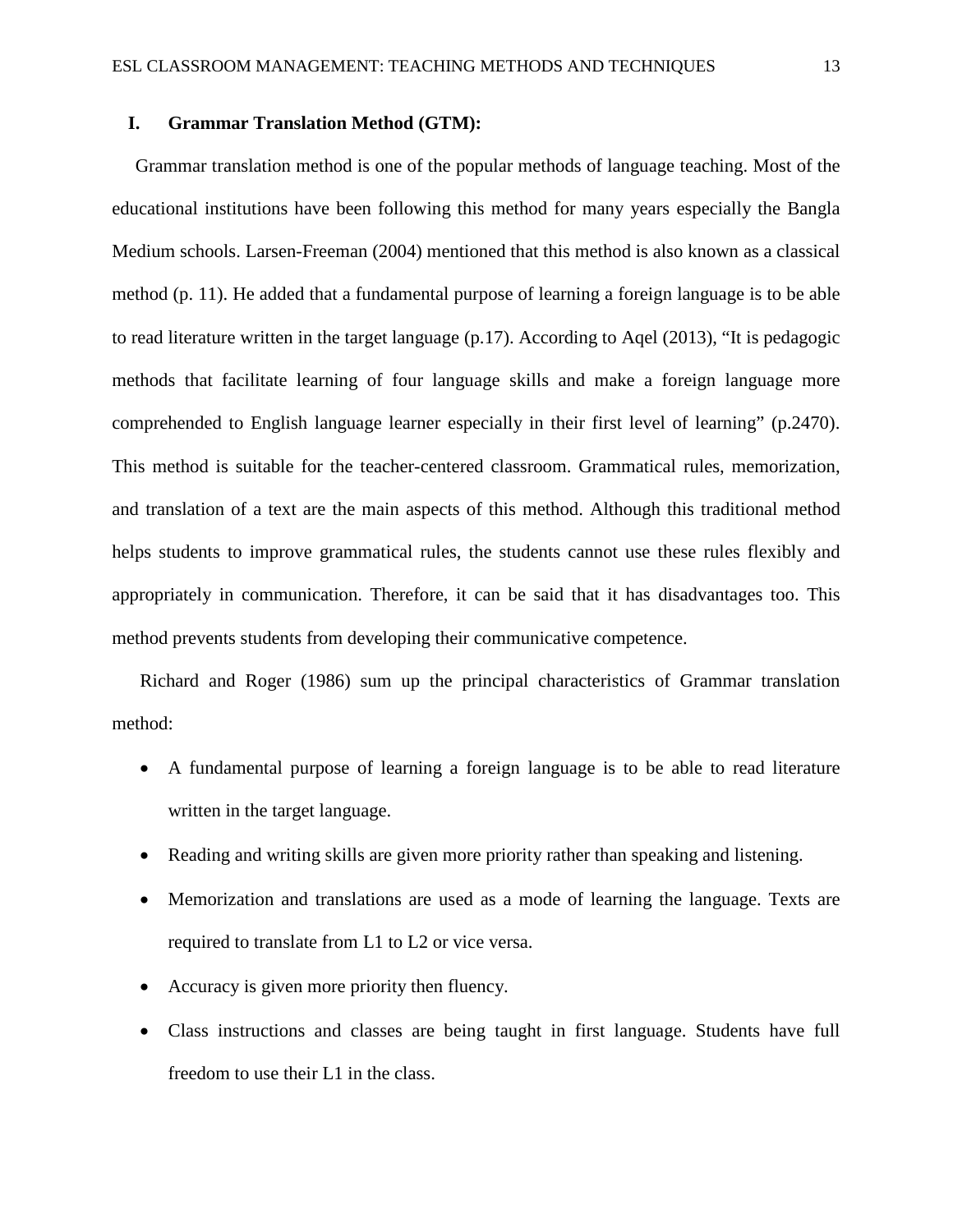• Grammars are taught through a deductive method in which rules are explained at first before giving examples and learners are asked to practice exercise based on the rules (p.3).

Larsen- Freeman (2004) provides some typical techniques associated with Grammar-Translation Method:

- Translation of a literary passage (texts are translated into the class from target language to native language or vice versa)
- Reading comprehension questions (students are asked to find information within the text and answer the questions).
- Antonyms and synonyms (finding antonyms and synonyms of words)
- Fill in the gaps (filling the gaps in sentences with the particular grammatical item)
- Use words in sentences (students create sentences to show that they know the meaning and use of new words)
- Memorization (memorize some vocabulary items, grammatical rules from the reading passage (p.19).

#### **II. Direct Method:**

The direct method is the opposite method of Grammar translation method. It is directly connected with target language without translation into native language. In this method, the teacher is expected directly to use the target language in class because language can be taught well in the classroom. Vietor (1882) discussed that direct method helps the students to understand the language that helps with ease of language. Language that depends upon the use of sentences of how to communicate with each other, not for the words that help students to learn the earlier speech (cited in Batool et al. 2015, p.54). Rivers (1968) show that student always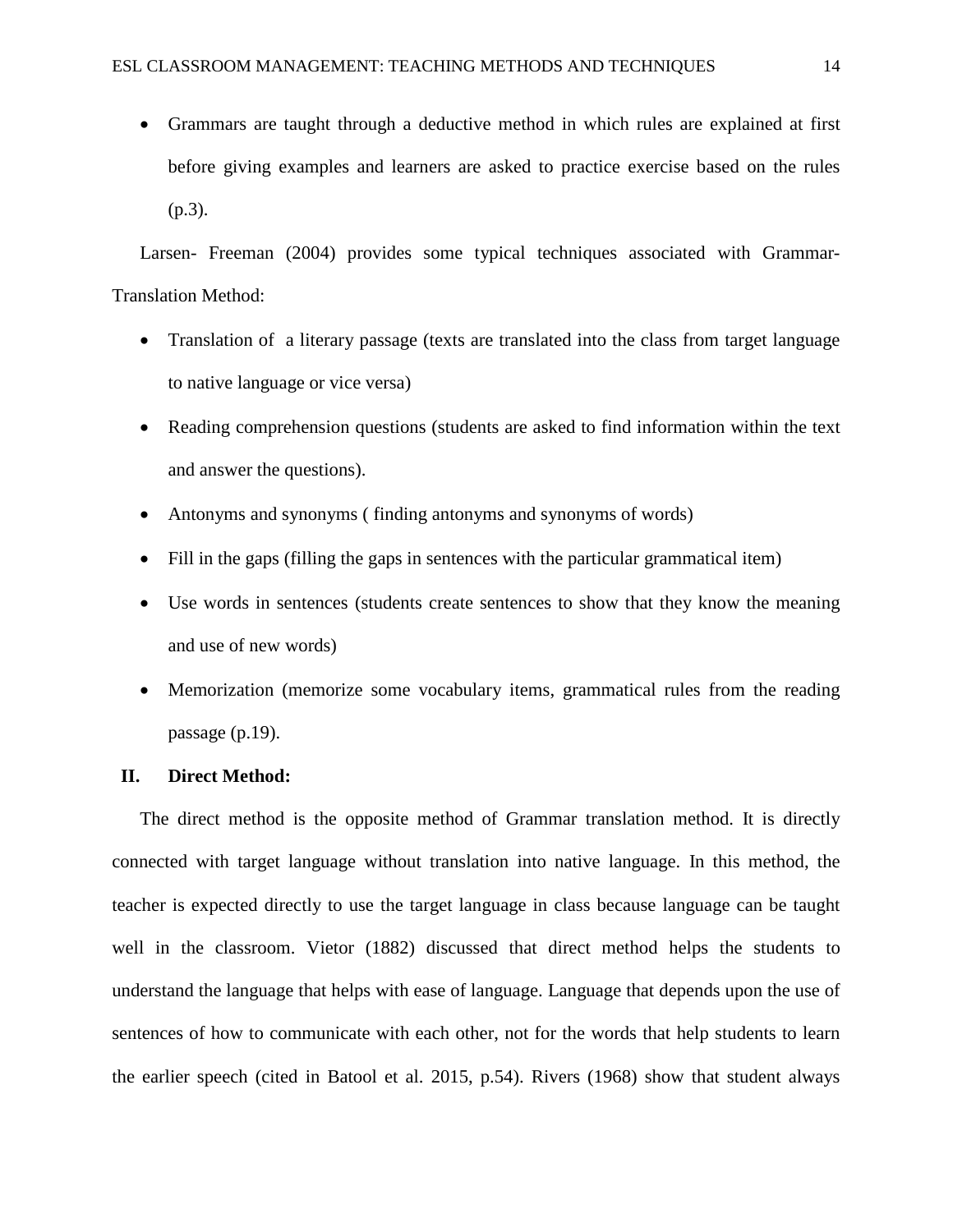understands to communicate language by listening and also the speaking a good way that depends speech with the best action (cited in Batool et al. 2015, p.54). Through this method, it is possible to involve all the students in an activity. That method is helpful in early stage, but it does not work well in higher classes.

Richard and Roger (1986) sum up the principal characteristics of the direct method:

- Class instructions is given in the target language
- No translation is allowed in the class.
- Grammars are taught inductively (provide examples at first from which students figure out the rules).
- Emphasized more on communication and pronunciation.
- Visual materials (p.9).

Larsen- Freeman (2004) provides some typical techniques associated with the direct method:

- Reading aloud (students are asked to play or dialogue out loud in the reading section of a passage)
- Question-answer session (students are asked questions and answers in their target language in full sentences)
- Dictation (teacher read a passage several times, and students are asked to write down as they listen to it)
- Fill in the blank exercise (all the items are in the target language, and no explicit grammar rule is applied here)
- Oral communication (p.30).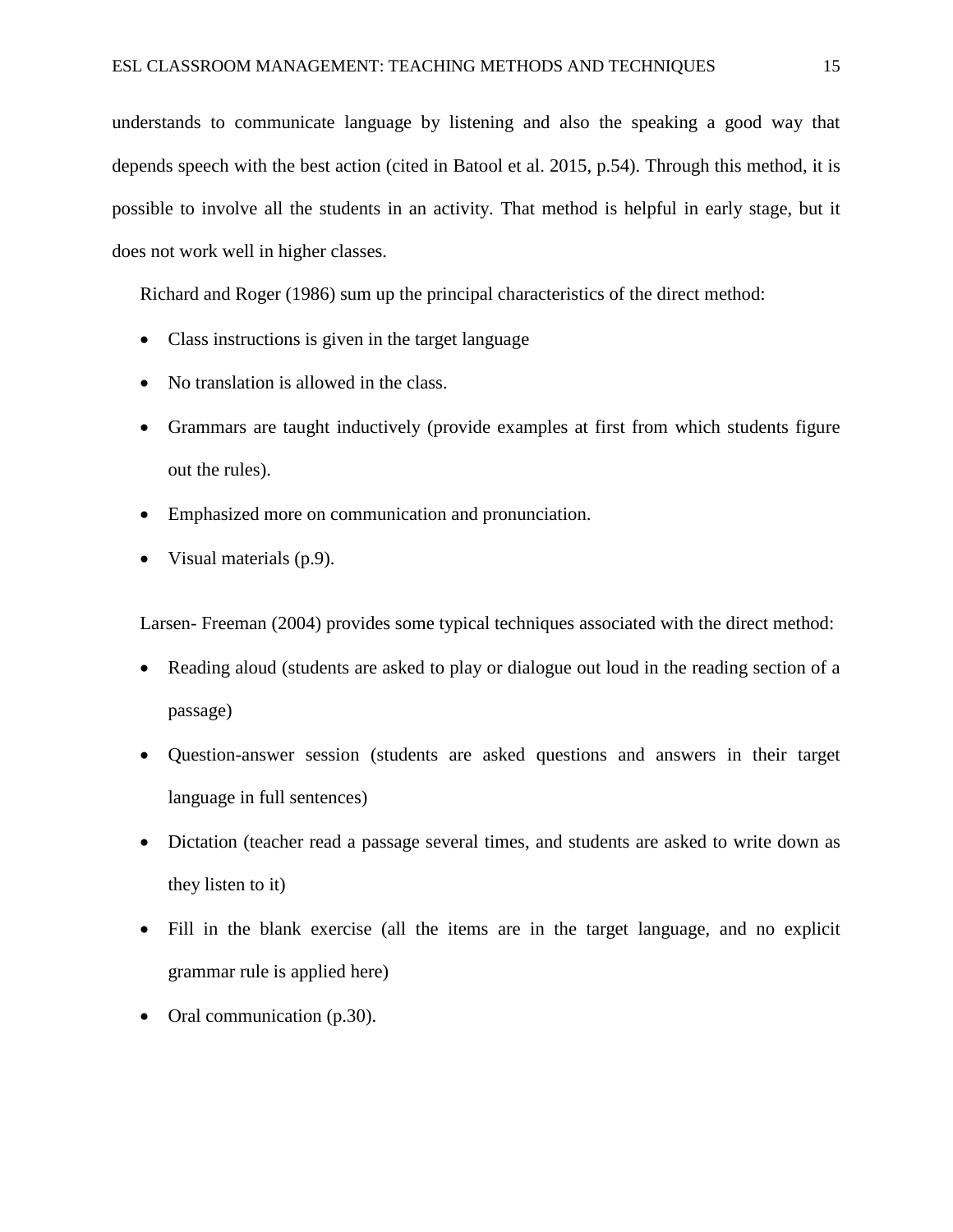### **III. Audio-lingual Method:**

According to Larsen-Freeman (2004), "audio-lingual method is an oral-based approach" (p.35); hence, it is an oral approach like direct method. In this method, teachers want their students to be able to use target language communicatively. Students learn through imitation and repetition drills. The purpose of teaching them by following audio-lingual method is habitformation through constant repetition of correct utterances, encouraged and supported by positive reinforcement.

Noori in Anggraeni (2007) describes some of the principles of the Audio-lingual method which are as follows:

- Students are encouraged to induce grammatical rules.
- Students are involved in language games and role play.
- Substitution drill, chain drill, and transformation drill are used.
- Dialogues are memorized by reversing roles between teacher-student and student-student.
- Students listen to a native-like model such as the teacher of the tape recorder.
- Students repeat the dialogues after the teacher through repetition drill.
- Teacher corrects student's error immediately and directly (as cited in Nita & Syafei, 2012, p. 67).

 Larsen- Freeman (2004) provides some typical techniques associated with the Audiolingual method:

- **Dialogue memorization**: Students are asked to practice their role with the teacher. Once students have learned their line, they can switch their role to learn the other person's lines. Here students memorize dialogue through mimicry.
- **Repetition drill:** Students are required to repeat with the teacher what he/she is saying.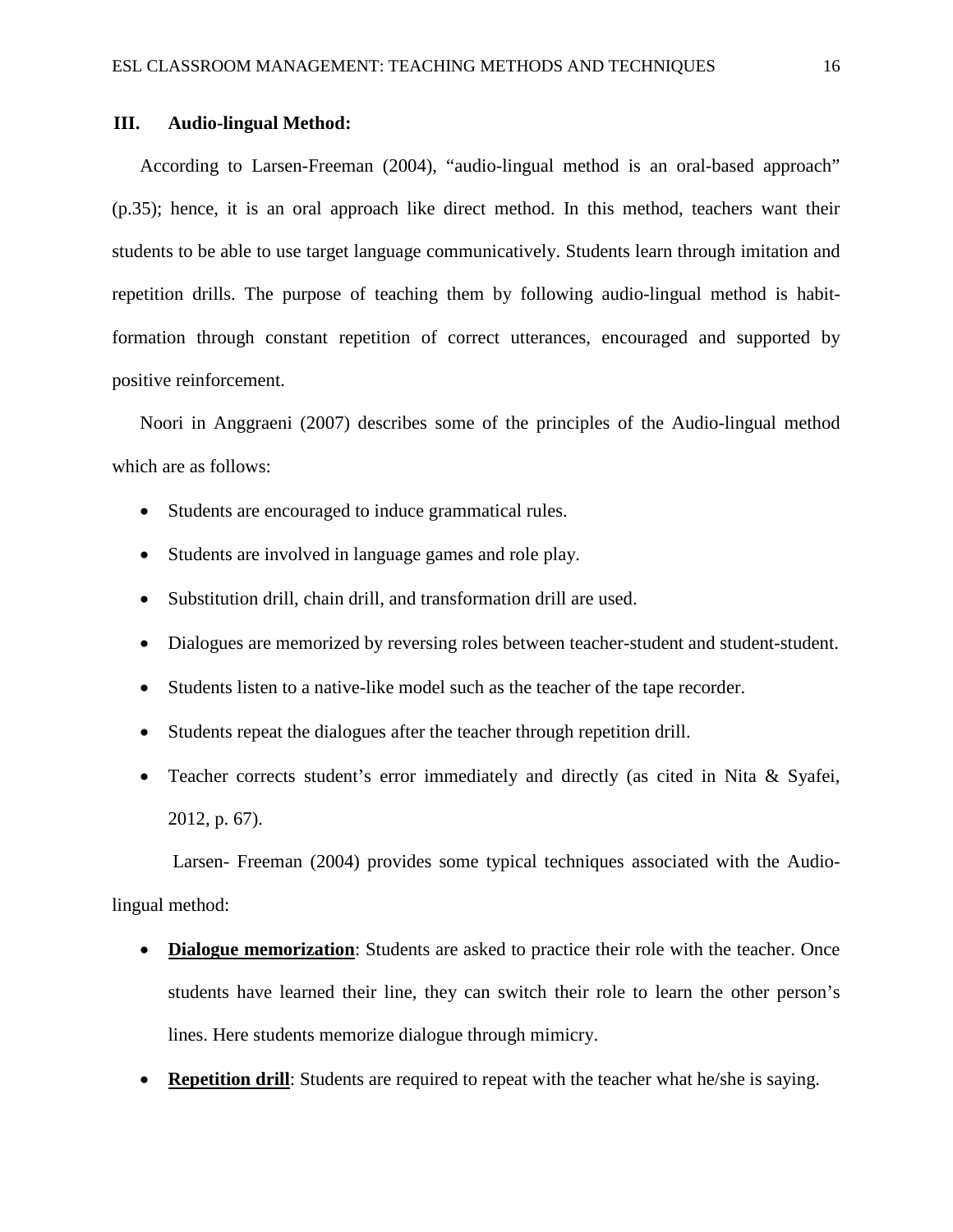- **Chain drill:** Communication occurs through chain drill in which students; one by one ask and answer questions of each other.
- **Question-answer drill**: students are required to answer the teacher's question very quickly.
- **Use of minimal pairs**: students are asked to identify the difference between two words in which two words differ in only one sound, for example-ship/sheep (p.47).

### **IV. Communicative Language Teaching (CLT):**

The goal of CLT is to enable students to communicate in the target language. It is a learnercentered approach to language learning. Knowledge of the form of language is not enough to learn a language. Learners need to know the functions of language. Larsen-Freeman (2004) mentioned that language functions are emphasized over forms in CLT (p. 131). This approach helps learners to use the target language as much as possible.

Five basic features of communicative language teaching are listed by Nunan:

- Emphasize on learning to communicate through interaction in the target language.
- The introduction of authentic texts into the learning situation.
- The provision of opportunities for learners to focus not only on the language but also on the learning process itself.
- An enhancement of the learner's own experience as important contributing elements to classroom learning.
- An attempt to link classroom language learning with language activation outside the classroom (cited in Asl et al. 2015, p.21).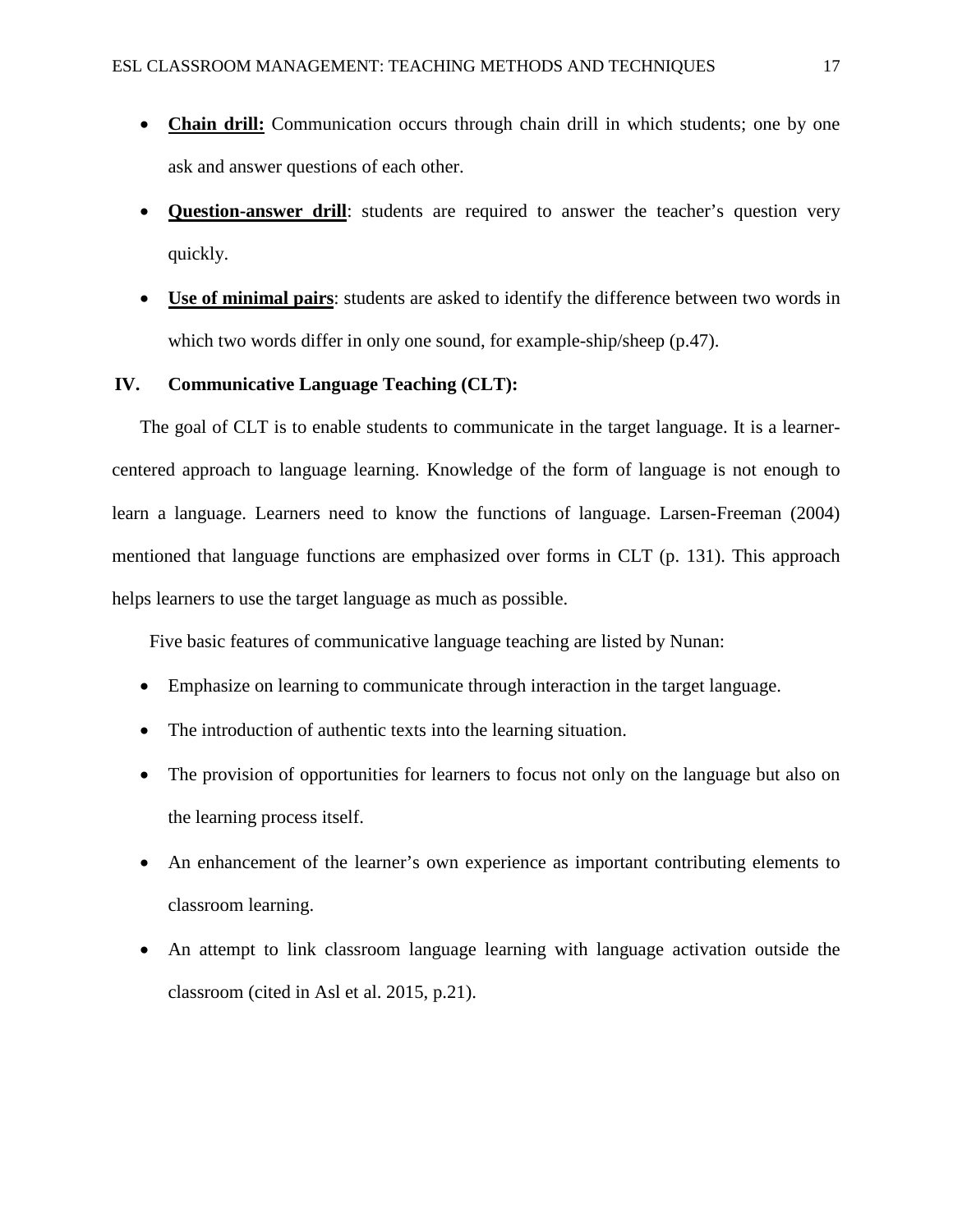Larsen- Freeman (2004) provides some typical techniques associated with Communicative Language Teaching:

- **Role play**: role plan can be two types- one can be set up in which students know what they have clear idea about the role, and they know their dialogues. This type of role play is presented in a structured way. In contrast, there is another type of role play which is presented in a less structured way. Here students are given a situation, and they have to decide their roles and dialogues by discussing with their group members.
- **Language games:** Games like information gap can be interesting for the students. Here one student will predict what other members of the group are going to do on their weekend as they do not have any idea what others are going to do. In this technique, other members of the group will only respond to the prediction if the prediction is comprehensible. Otherwise, none of them would respond to it.
- **Scrambled sentences**: Students are required to put the sentences in the correct order as the sentences are given in scrambled order.
- **Authentic materials**: Authentic materials such as materials from newspaper article, magazine, television, etc. are used in the language class for communication purpose by the teacher so that students can be familiar with the real use of language.
- **Picture Strip story:** in this technique, one student will show the first picture of the story to other students, and they will predict that what can be the second picture of the story. It can also work as a problem-solving the task (p.13)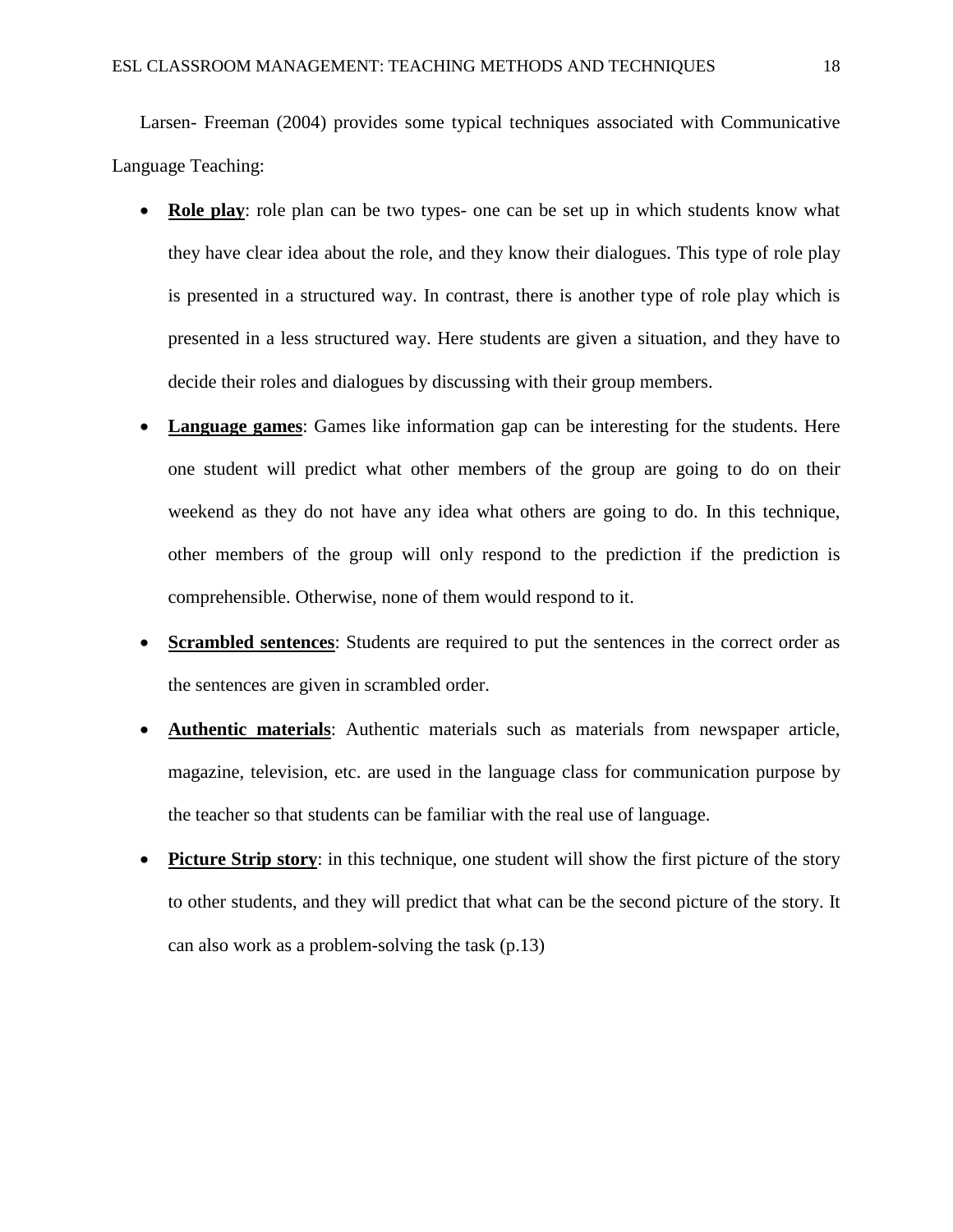## **Chapter-3: Implementation of Theories**

## **3.1 My Experience as an Intern:**

To complete my undergraduate degree, it was mandatory to do six credits dissertation which offered two options that either I had to do thesis or I have to do an internship in a school. I have decided to do Internship because it was a great opportunity for me to have practical experience of working life as I have never worked before in a school. I got the opportunity to work as an intern teacher in Excel Academy School which is in Dhanmondi-7. It is an English Medium School, and I was appointed there as an intern for nursery classes. When I joined the school, I was a little bit nervous at the first day as I did not know what the rules are, what I have to do, what will be the procedures of teaching and how will be the teachers and the students, etc. But my onsite supervisor made me comfortable and introduced me to the students and the other teachers in a warm way. She was one of the senior teachers of the school. It was quite challenging for me to cope with all the students as well as in a new environment for first few days. But my onsite was very cooperative, and her guidance helped me a lot throughout the internship.

The school has strict disciplines and guidelines for the teachers and students. For example- all teachers have to be present in the school within 7:45 am to get attendance. If anyone comes after 7:45 am, then their attendance will be counted as a late attendance. There are many other disciplines, rules, and guidelines in the school that a teacher has to follow. By doing an internship, I could be familiar with the rules and disciplines of a school that a teacher has to follow which will help me in future when I will start working in the field of teaching. During Internship, at first, I observed classes of my onsite supervisor for a few weeks.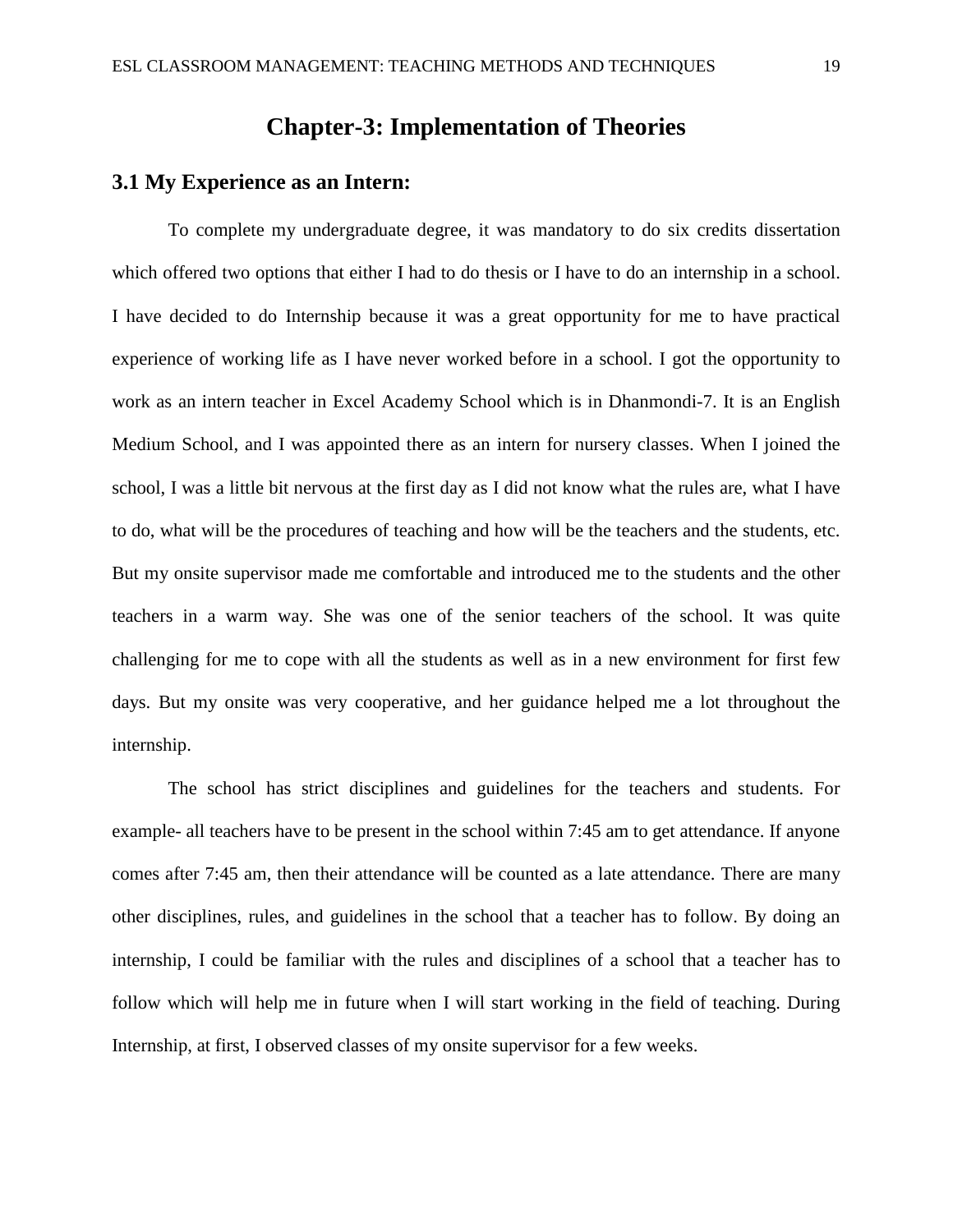While observing the classes, I learned several teaching techniques, important issues of classroom management, how to develop a teacher-student relationship, classroom activities and responsibilities of a teacher and many other issues of the teaching profession. I tried to implement those techniques in my teaching that I have learned from my onsite supervisor and my theoretical knowledge of ELT which I have learned during my undergraduate years. From my three months' experience of an internship, I would say that teaching students might look easy, but it is not an easy task. Before started teaching, I thought it would be as simple as micro teaching that I did in my ELT courses and teaching elementary students will be easy and it will be easy to deal with them. But when I started teaching, the situation was completely different that I thought. After the internship, I realized one thing that teaching elementary students are the most difficult thing than the adult learners. Teachers need to have a lot of patience to teach elementary students and also need to have the managing skill along with the teaching skill.

#### **3.2 Findings based on my classroom observation:**

As I was given opportunity to work as an intern teacher of nursery classes, therefore I observed the classes of my onsite supervisor for few weeks in order to know their teaching process, whether teachers are using any teaching method or not, how they apply those methods and techniques and how all these things help students to learn their second language. Throughout my class observation, the things I have observed are given below:

• The classroom was very colorful. It was decorated with class schedule, birthday charts with passport size photo of the students and some colorful posters of learning things for example- poster of the names of solar planets with pictures, poster of opposite words with pictures and poster of alphabets with colorful pictures. Larsen-Freeman (2004) mentioned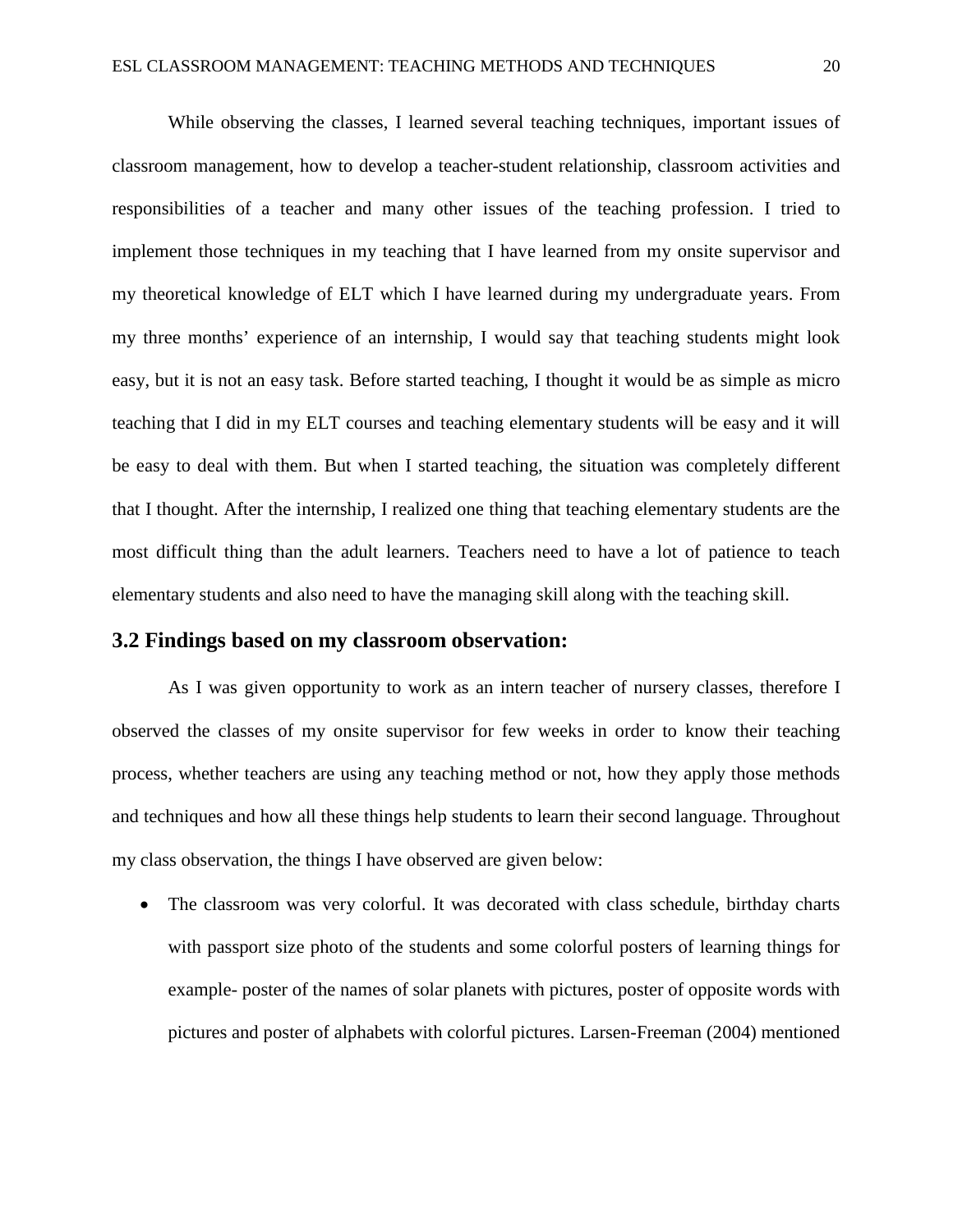in De-suggestopedia method that learning is facilitated in the cheerful environment (p.78).

- The managing process of the class was very helpful. The teacher used gesture, eye contact, etc. which encouraged students to interact with the teacher. She was very caring and friendly. All the kids were very comfortable with her. She had good ability to handle the kids without scolding them or giving them any punishment which I liked the most. Teacher and students' interaction was good enough.
- The teacher instructed in a simple target language so that students can understand easily. All instructions were given in target language. But if any student fails to understand the instruction, then teacher use the native language to make them understand. Before every task, the teacher used simple language and gave clear instruction to the students so that they do not face any problem. Larsen- Freeman (2004) states that limited use of native language is allowed in CLT (p.132).
- Students were asked to do the coloring after finishing their class work. I observed that students were very excited to do the coloring of the pictures that is why they finish their writing very quickly so that they can start their coloring. Here I observed one thing that until or unless students finish their writing, the color pencils were not given to the students. So, somehow it forces the kids to finish their writing task quickly and because of the excitement of doing coloring, students finish their writing very quickly.
- Teacher corrects the errors gently using a soft voice when students make any mistake. In fact, teacher monitors the class actively and walks around and sees if any student needs any help or not while doing any task. Whenever any student faces any problem, she helps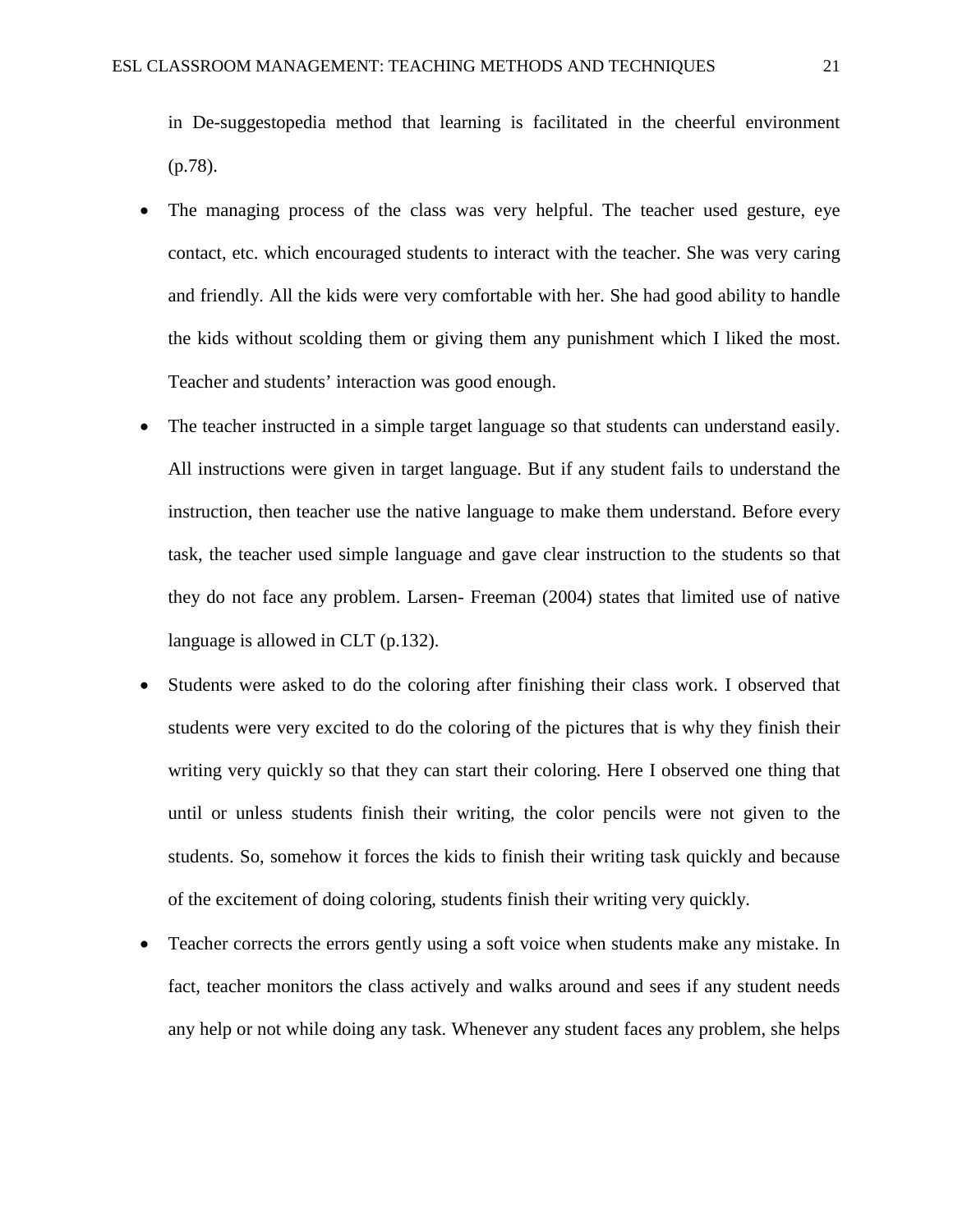them and offers advice and corrections. Sometimes teacher helped them learn to write by holding their hands.

- I have noticed another thing that is student's responses were positively reinforced. The teacher said 'very good' when any student gave the correct answer. This type of positive reinforcement develops the correct habit.
- Student's seating arrangement of the class was cafe style, and five students sit at each table. Their seating arrangements were not fixed. The teacher decides every day who will sit on which table otherwise it can be seen that same students are sitting in the front sided table and some prefer to sit in the back sided table. As teacher decides their seating, every student gets chance to sit in the front sided table. The teacher did not allow sitting together all the talkative students at the same table because they create problems in the class by sitting together. To avoid this type of situation, their seating arrangement was decided by the teachers. Café style seating arrangements help the teacher to maintain eye contact with all the students and helps students to interact with their teacher.
- No two teachers will teach in the same way, just as no two students learn something in the same way. Each teacher has a different style of teaching and follows different teaching methods. Similarly, not all the students learn in the same way. Each of them has a different learning style. The most effective teachers vary their teaching style depending on the nature of the subject matter, the students, the goal of the course and the school facilitators. I observed that teacher did not follow the same method for every lesson. For example- sometimes she used to teach rhymes using audio-lingual method; sometimes she used GTM or Direct method for teaching writing alphabets.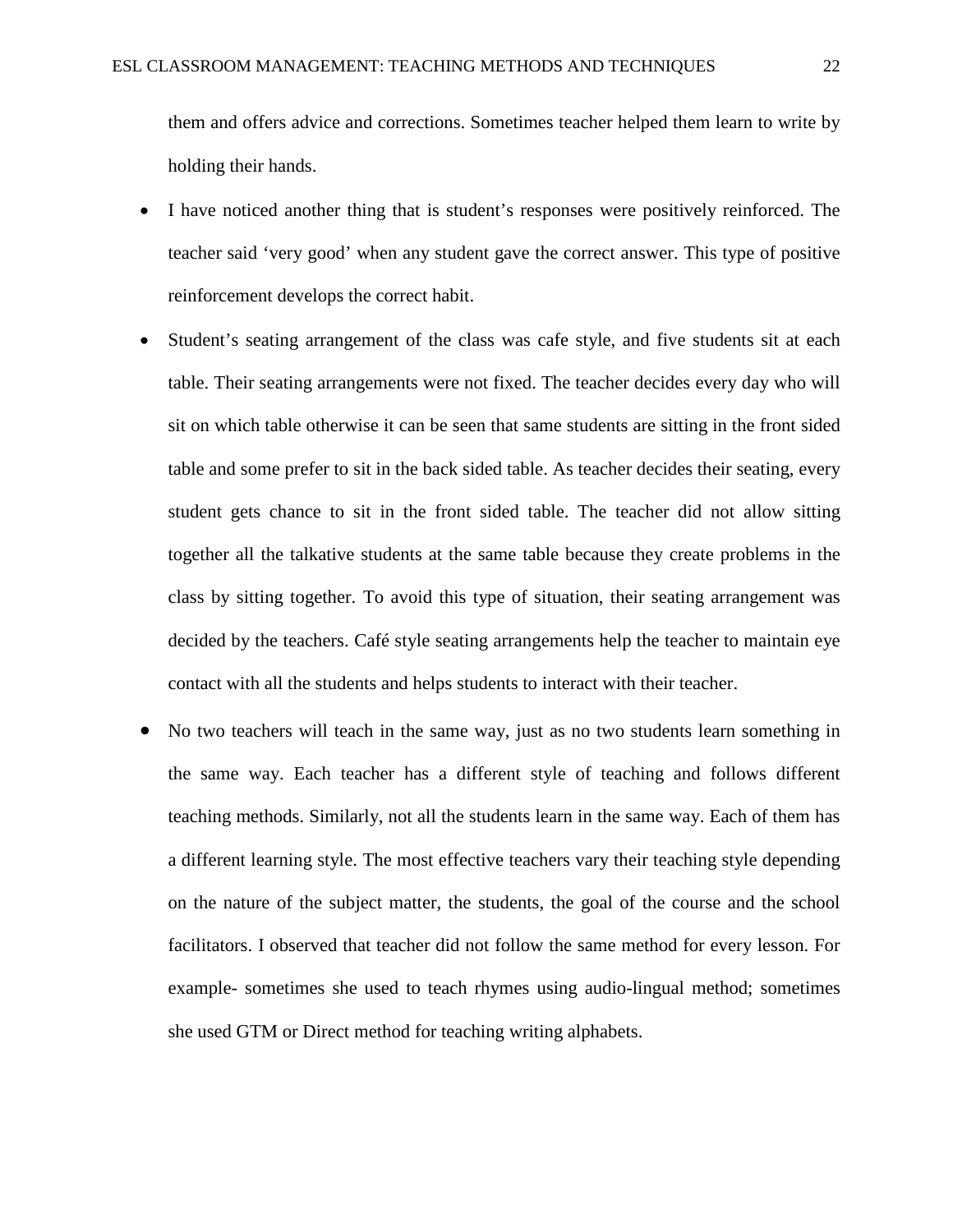## **3.3 Employment of Teaching Methods:**

As I am not a professional teacher, I was a little bit nervous whether I will be able to teach them properly or not, I will be able to control the class properly or not. I shared my problems with my supervisor, and her support and guidance helped me a lot. It was a crucial moment for me as my onsite supervisor was watching my activities during the class time. It was a new experience for me as I taught in a school for the first time.

#### **Teaching Rhymes:**

In the oral class, I started the class with the rhymes that they already know before starting the new ones. I asked few students to tell me one rhyme that they have learned from their teacher. Few students were very excited and told rhymes in front of the class and some of the students were feeling shy to say anything. After that, I started teaching them new rhymes – Old Macdonald had a firm…., Five little monkeys jumping on the bed… etc. with actions. While teaching the rhymes, I said one line of the rhymes with actions and they repeated the same with actions after me. I repeated the new rhymes few times so that they can learn it through repetition. Here the students repeat utterance aloud as soon as they heard it. But the utterance has to be brief so that the students can retain them and repeat it accurately. I have also shown them the video clip of the new rhymes to make the classes more interesting. Here I have used Audio-lingual method to teach them rhymes. Students were learning through imitation and repetition drills. Students are asked to repeat the lines of the rhymes after me. This drill is being used to teach them the lines of the rhymes. Students tried to follow my direction and respond as accurately as possible. While teaching, actions were being used to illustrate meaning. These rhymes have a trick, and the trick is to use familiar tunes to create new tunes. These rhymes are the perfect choice for nursery classes because they can easily learn these rhymes. In these rhymes, we can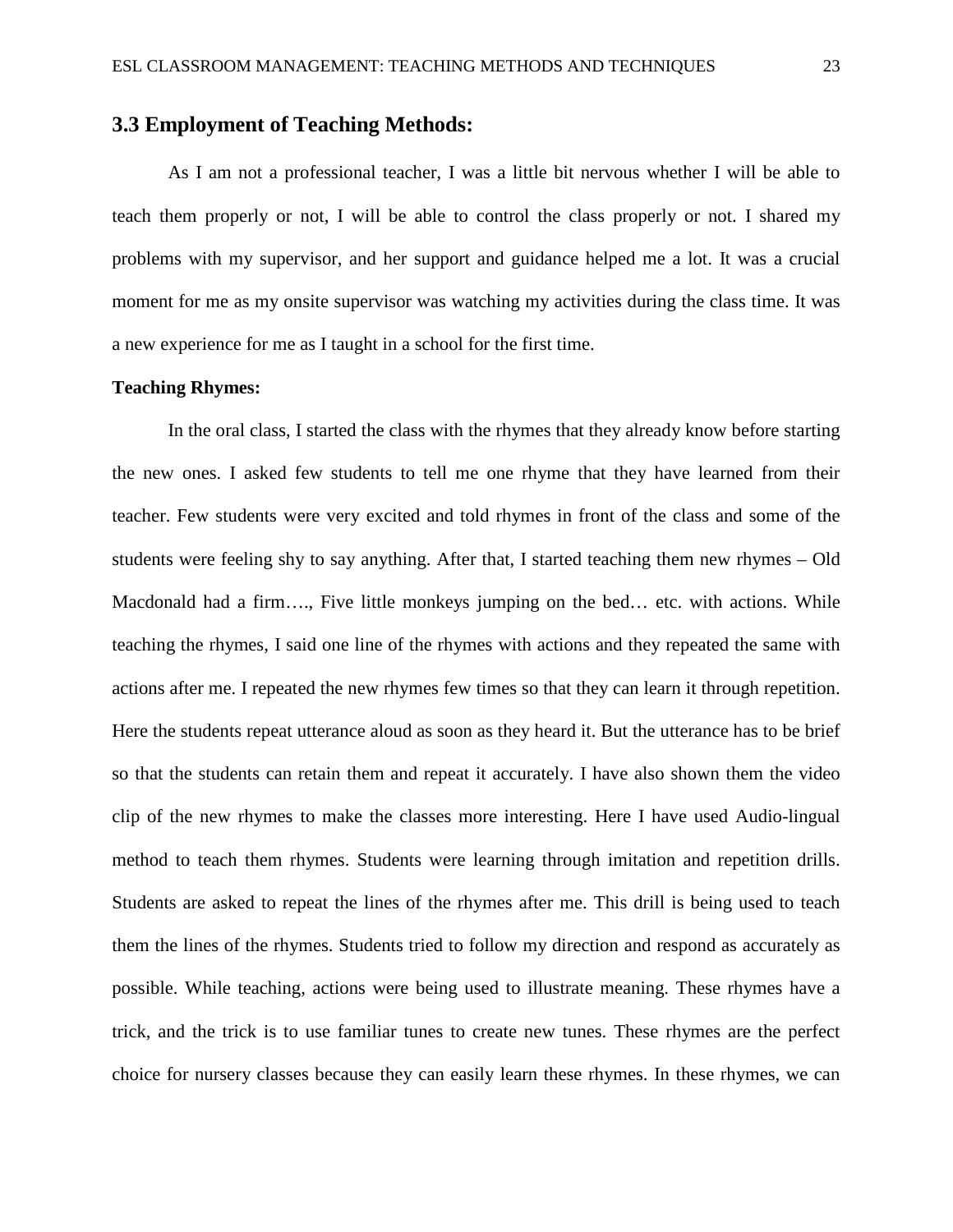see change of one or two words in the lines like 'on that firm he had some ducks…' Instead of 'on that firm he had some cows…' while teaching them rhymes, I used actions to give them the meaning of the rhymes. The fingers and hand motions that are used to illustrate the rhymes to the children. Sometimes children who are uncomfortable in saying rhymes with the teacher are willing to go through the motions of the rhymes with the teacher.

#### **Teaching General Knowledge:**

In the oral classes, I have also taught them some general knowledge, for example – the name of the months, seasons of Bangladesh, etc. I repeated these things several times so that they can learn it through repetition. The teaching of the oral skills with accurate pronunciation and the ability to respond quickly and accurately is the main objective of the audio-lingual method. The purpose to teach them by following audio-lingual method was habit-formation through constant repetition of correct utterances, encouraged and supported by positive reinforcement. In fact, I focused on their pronunciation as well while teaching them because these oral classes focused on both speaking skill and pronunciation. Some students were saying 'October' instead of saying October- /ɒkˈtəʊbə/ which we actually say in Bangla. I tried to correct them in a soft voice instead of shouting at them. As their seating arrangement was cafe style and five students sit at each table. After teaching them the general knowledge, I asked one member from each table to tell me one season's name of Bangladesh. That is how all students participated in the class.

#### **Letter Dictation**:

In writing class, I started the class by greeting the students. I told them that we are going to do something interesting today. My onsite supervisor already taught them the alphabets, and they know all the letters. In the class, we will do letter dictation. But before that, I decided to play a game by using flash card to check whether all the students know the letters or not. If they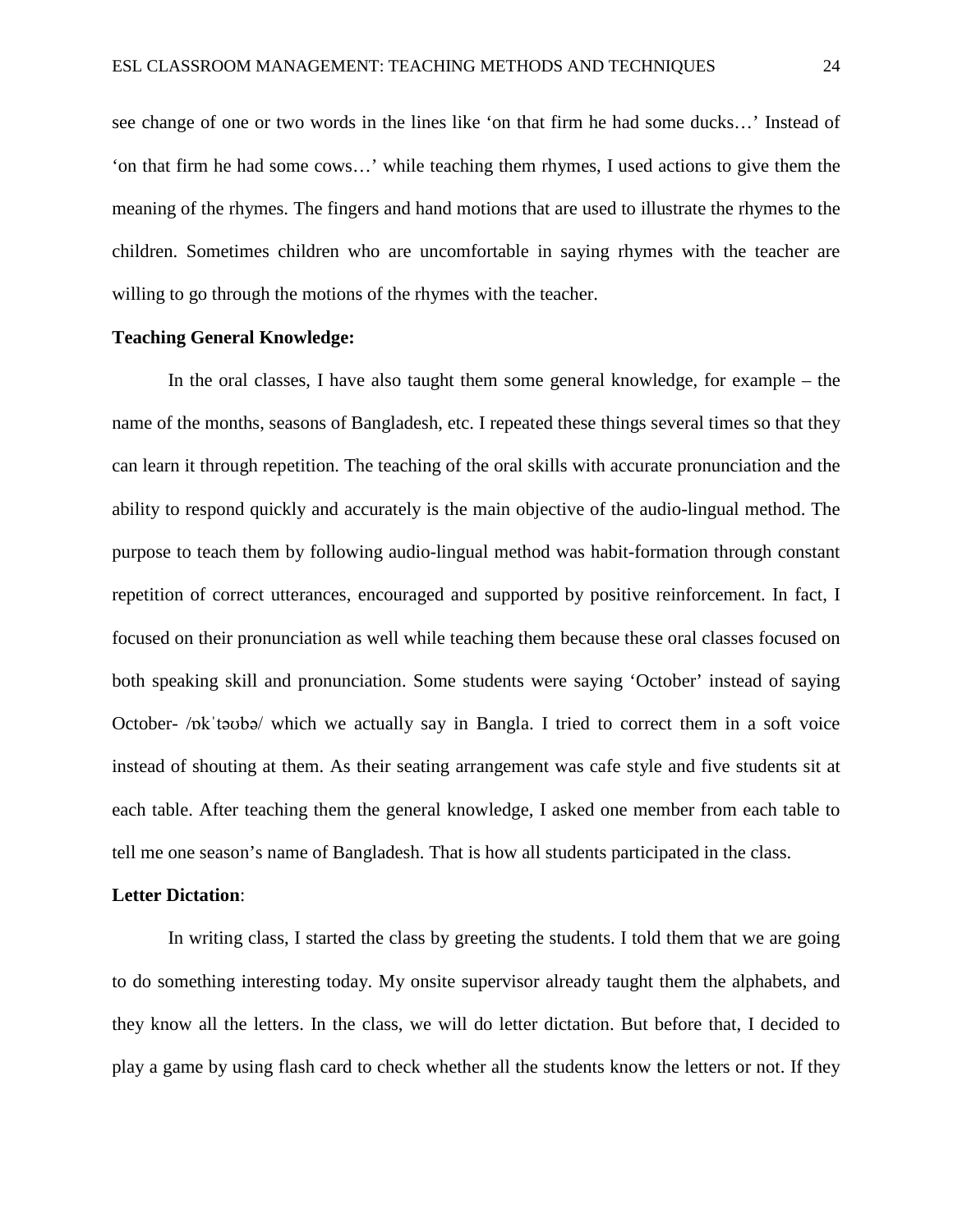do not know all the letters, they will not be able to write the letters during the dictation. I have used letter flash card just to make sure that students can identify the letters. At first, I mixed up all the letter flash cards and asked students to come one by one to pick up one card randomly. That is how all the students got one letter flash card. I have instructed all the students not to show their cards to the other students and also instructed that when I say any letter and whoever has the card of that letter, he/she will raise his hand and will show me the letter. After that, I have started saying letters randomly and the students who had the cards of those letters, they raised their hands and showed me their cards. I think this is one of the easiest ways to figure out that whether students can identify the letters or not and we can also identify those students who have problems in identifying letters and needs more help. Here, I have used the Task-based learning Method. Students are learning through a game or task. They were excited for when their turn will come and when I will say the letter that is on their card. Using flashcard is the good way to involve students in the process of learning. Flash cards were very colorful, and it helped me to draw the attention of the students. It helps the students to get instant feedback and correction from the teachers. For example – when I said  $\frac{d}{d}$ , one of the students showed me the card 'b' instead of'. I immediately corrected him by saying that it is /b/, not /d/.

After that, I have instructed them that the way I have said the letters randomly and you all have shown me the cards of those letters, similarly, I will now say some letters randomly, and you will write that letter in your copy. For example – if I say /b/ then you will write 'b' in your copy. That is how they did the letter dictation. All the instruction was given in target language. I think the direct method has been followed in the way I did letter dictation Method. Writing is an important skill to be developed from the beginning of language instruction. While dictating the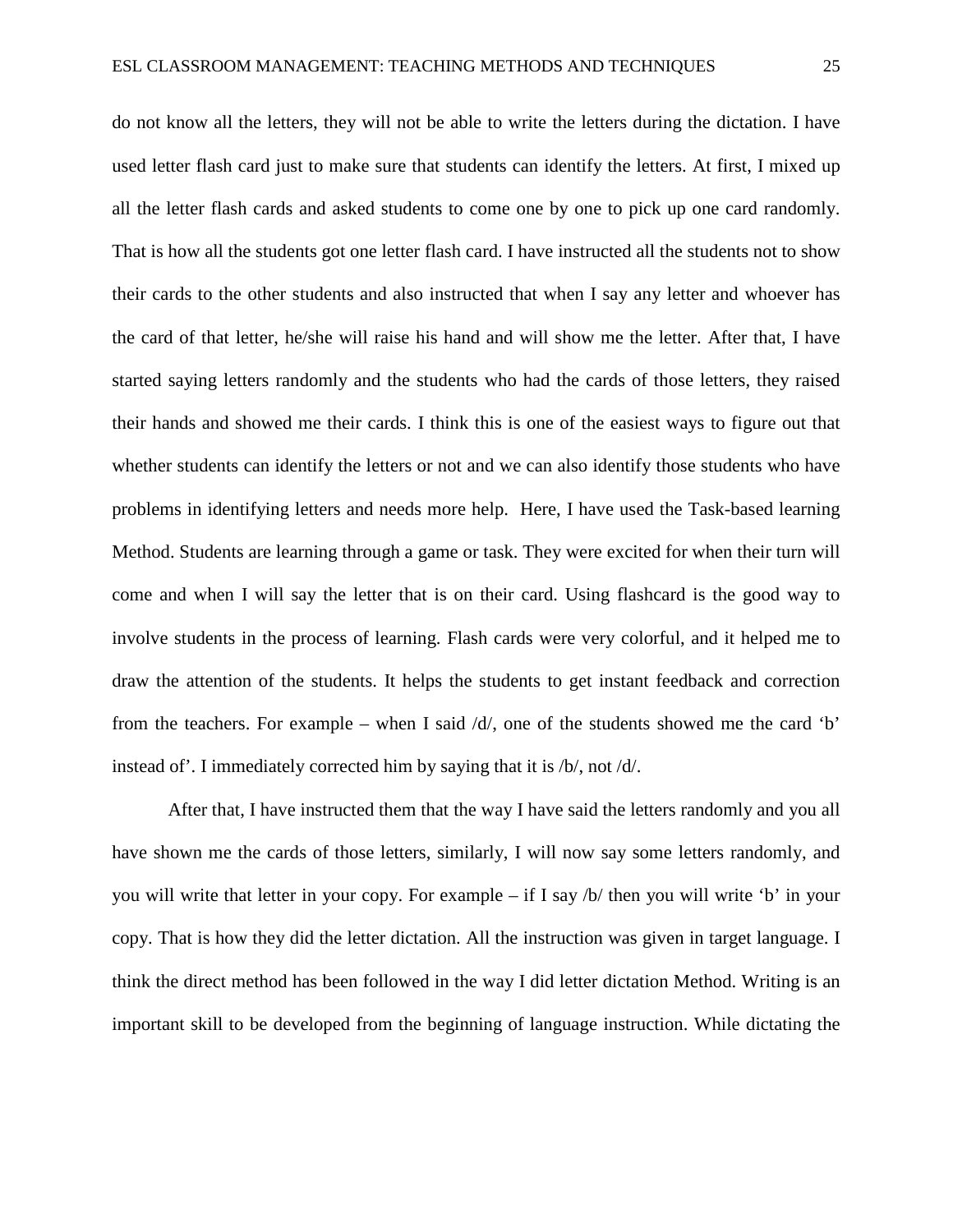letters, I repeated the letters two or three times so that they get enough time to write down what they have heard.

#### **Teaching Opposite Words:**

In the oral classes, students have learned some opposite words. I have used some pictures to teach them the opposite words. Pictures were being used to give them the meaning of those words. For example – picture of a 'fat' girl and picture of 'thin' girl, a picture of a 'big' tree' and picture of a 'small' tree. I tried to give them the meaning through the use of pictures. I did not translate the meaning of the words into the native language. Here, I have used the Direct Method to teach them the meaning of the words. Then I repeated the opposite words several times and asked the students to say the words after me. They were repeating the words after me. The words were being taught through imitation and repetition. Here I have used the Audio- lingual Method for teaching. Therefore, we can say that language learning is a process of habit formation. The more often something is repeated, the stronger the habit and the greater the learning. Besides, I have also taught them new rhymes. Here we can say that the process of teaching the opposite words is the combination of both direct method and Audio-lingual method.

#### **Writing Capital Letters:**

To teach them the capital letters in the writing class, I have followed the Grammar-Translation method. I have written the letters A, B, C, D, etc. on the board and showed them on the board how to write them. I gave them instruction like to write 'D,' at first give a straight line and then give a right half circle. That is how I have instructed them for all the letters. As they have watched different videos on alphabets in the previous classes, therefore, they were familiar with all the letters. As classroom task, students were given their class work copies where few letters were written like A, B, C, D, etc. and gave few dots under those letters so that they can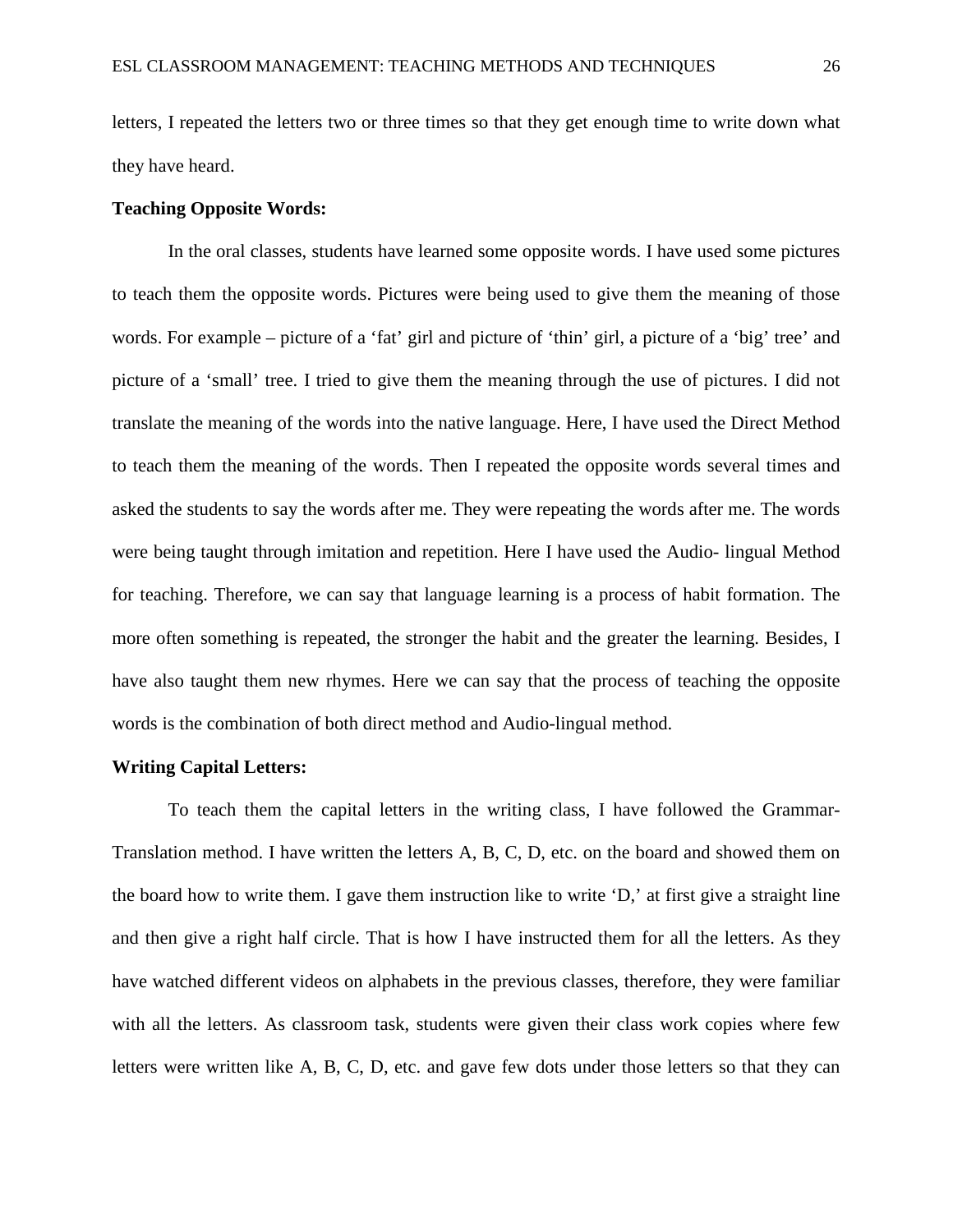learn writing the letters on those dots. As a result, it helps them to learn writing letters within the lines**.** As it was taught in a very traditional way, therefore, I think, the entire teaching process comes under the Grammar-Translation method. There was not that much scope for communication and focused more on writing. By following this process, they have learned all the capital letters.

## **3.4 Employment of Techniques:**

Along with teaching skill, the teacher also needs to focus on the classroom management issue. Giving feedback is an important aspect of classroom management. Through feedback, students can be aware of their mistake and help them to overcome their problems. I tried to give students positive feedback when they gave correct answer by saying 'very good' to motivate them and encourage them for learning. In oral class, when any student came in front of the class and recited one rhyme with actions, I asked other students to clap for him or her just to encourage them. In writing class, whoever finished their writing first, I gave them stars on their hand to encourage them to complete their writing quickly. As a result, it establishes a positive environment in the classroom where all students feel safe, comfortable and welcome. Conroy et al. (2009) state that teachers can encourage children's learning and prevents problem behaviors from occurring by creating positive and engaging classroom atmosphere (cited in Diedrich, 2010, p. 13).

In order to have effective learning, teacher needs to create positive learning environment in the class. As I mentioned before, the classroom was very colorful which is very important for the young learners. Besides, there should have a good relationship between teacher and student in order to create positive learning environment in the class. That is why, after joining school, at first I tried to build good relationship with the students. As they were young learners, therefore I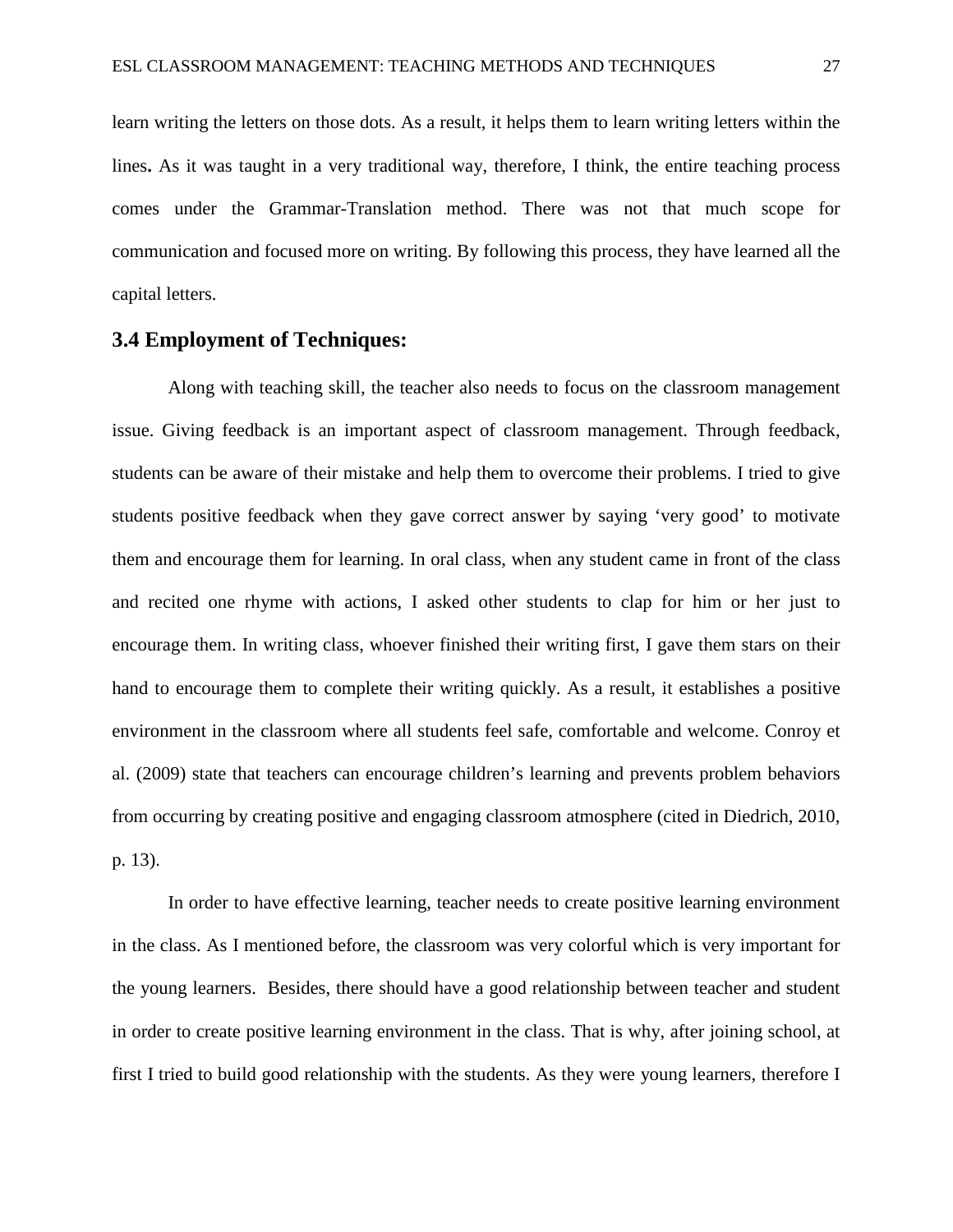made different crafts with paper just to make a friendly relationship with them. Students were so happy by getting all these. Through interaction with them, I could identify which students are more active and which students are introvert and does not like to participate in the class. Elementary students always expect attention and friendly behavior from their teacher. When they feel safe with the teacher and enjoy the class, they really want to attend class regularly. But if teacher and student relationship does not have good relationship, then it is hard for the parents to bring their children in the school as they lose interest in coming to school and attend the classes. Baker (2006) states that in case of elementary level students, positive teacher-student relationships are connected to children's successful adjustment to school, academic achievement and school likings (cited in Hussain et al. 2013, p.2).

While teaching on the first day, I had some problems in giving instructions. As my voice was not loud enough that is why some students had problem in understanding my instruction, and at that time I realized that instructions are an important aspect of classroom management. It has to be clear, and for that, teachers need to have a loud voice.

While students were doing their task, I walked around and tried to look at every table whether they were doing their tasks or not. I tried to monitor their work actively and offered help whenever they had any problem. Like my on-site supervisor, I set up their seating arrangement to ensure the mix up of active and weak students. I also did not allow all talkative students to sit together at the same table to avoid disruptive behavior. Element students always busy to talk among themselves and always make noise in the class because of which I set up their seating arrangement.

To make the class more interesting, I showed them a video clip of rhymes which was very colorful. All the students enjoyed the video. In fact, while teaching, I used some games by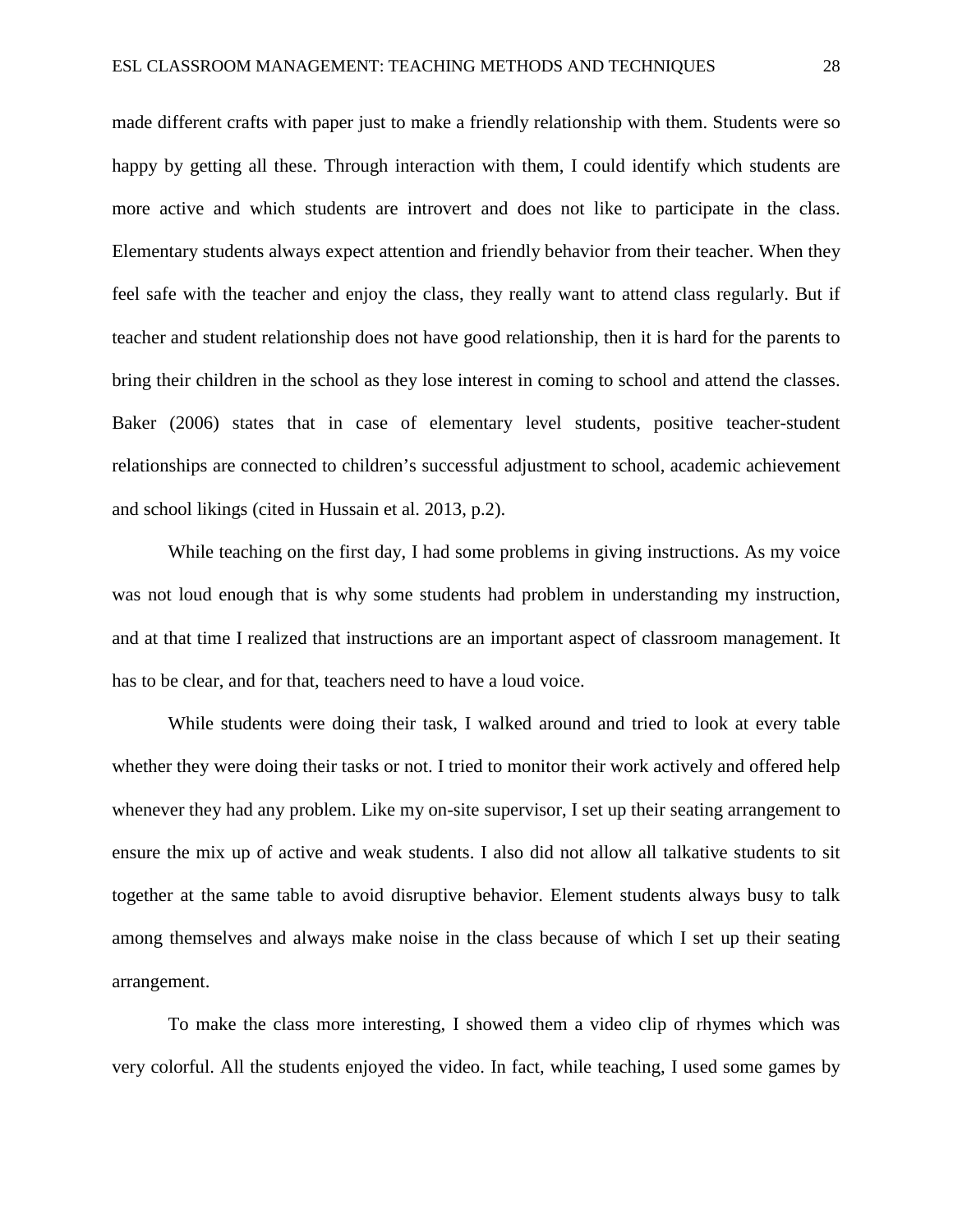using flash cards and pictures to make the class more enjoyable. As they were elementary students, it was too difficult to grab their attention for a long time. That is why; I used colorful things to draw their attention to the lesson. According to Gower, Phillips, and Walters (1995), "watching video is usually more motivating than the audio clip, and it is easier to understand because of the visual clues available" (p. 91).

Environment plays a vital role in the classroom management. Though the seating arrangement is café style, still there was enough space in the class for the teacher to walk around in the class and check whether every student was doing their task properly or not. As I mentioned before, the classroom was very colorful. It was decorated with class schedule, birthday chart with passport size photo. The wall was decorated with the drawing of the students and different colorful posters like the poster of alphabets, opposite words, etc.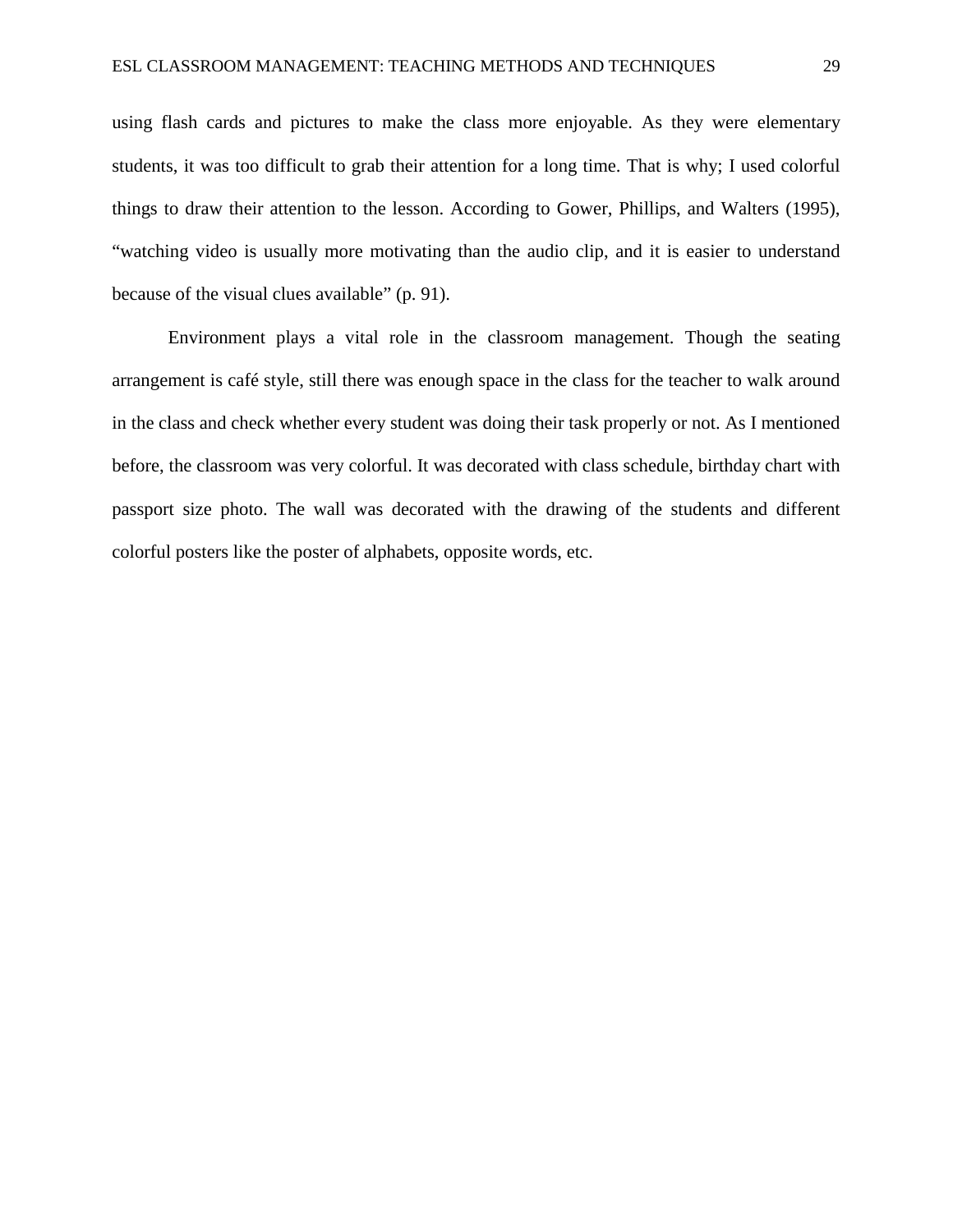## **Chapter-4: Challenges faced During Internship**

There is no doubt that the school environment and their teaching process was good. The teacher always tried to build a friendly relationship with their students. However, there were some problems that I faced during my internship which was discussed below:

• **Large class:** 

As a beginner teacher, it was quite difficult for me to control the class because there were 35 students in the class. As they were elementary students and the seating arrangement was café style, it was quite difficult to handle them. The age group of the students was between 4-5 years. They always look for a chance to talk with each other as young children always like to talk and play with other children. When I start to teach something, they start to make noise in the class which was disturbing, and it also distracts the other students. But still, I had to keep my patience to control the class. They always fight among themselves and come to me complaining about each other while teaching which was disturbing and stressful. As it was a large class, it was hard to concentrate on all the students to check how well they were performing. Besides, when I asked something to a student and listen to his/her response, at that time they look for a chance to talk to them.

### • **Time Management:**

The class time was about 35 minutes. It was difficult for me to manage the time. As they were elementary students, it took a lot of time to teach them because I had to give them the same instruction again and again. In the writing class, some students failed to finish their writing due to a shortage of time.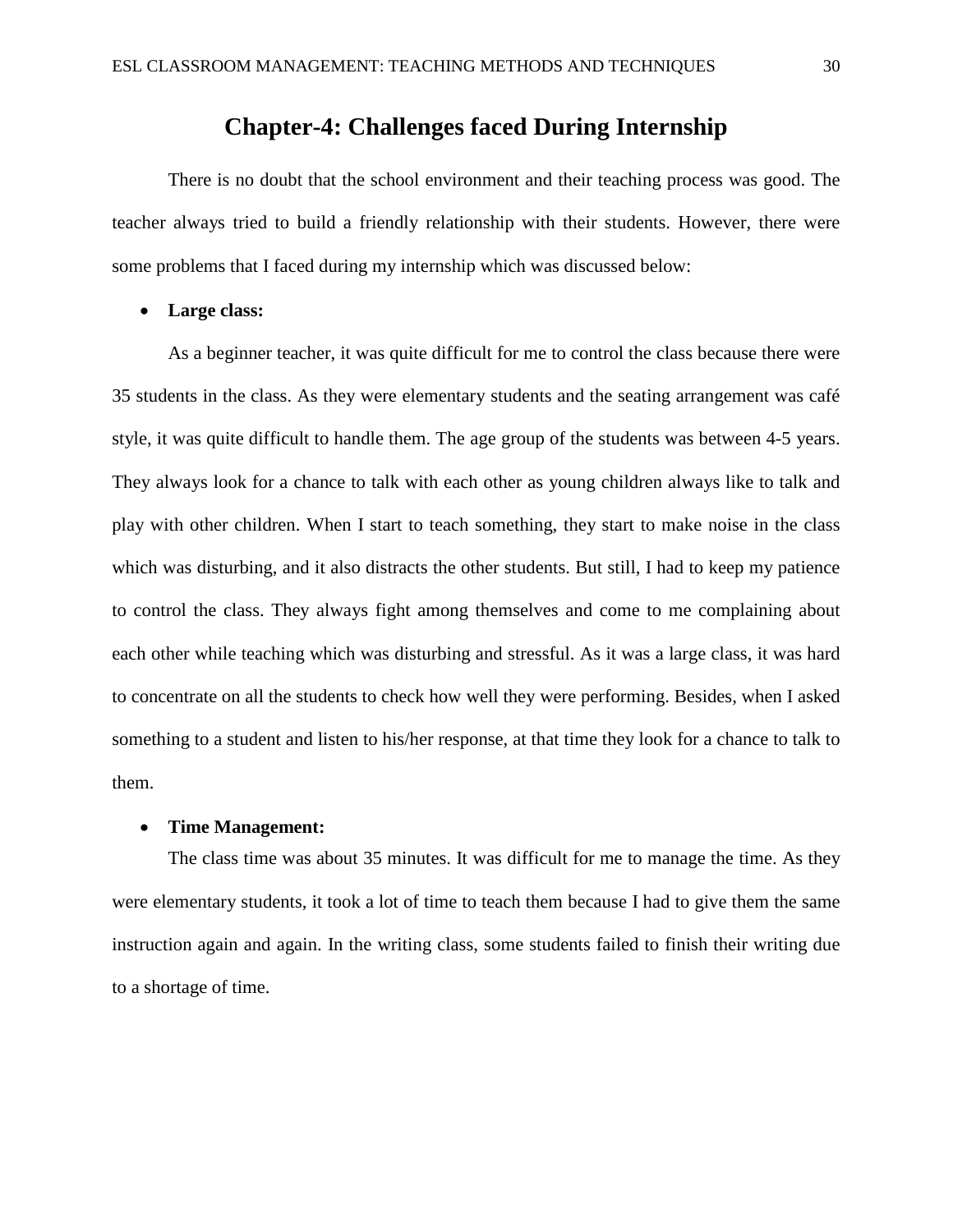## • **Multimedia facilities:**

As it was a large class, I faced some problems because, in the first few days, some students failed to understand my instruction because my voice was loud enough. Due to large size, the students of the back side were not able to listen to my instruction. It could be better if there were a multimedia facility in the class for example- arrangement of the mike to deal with the large class size issue.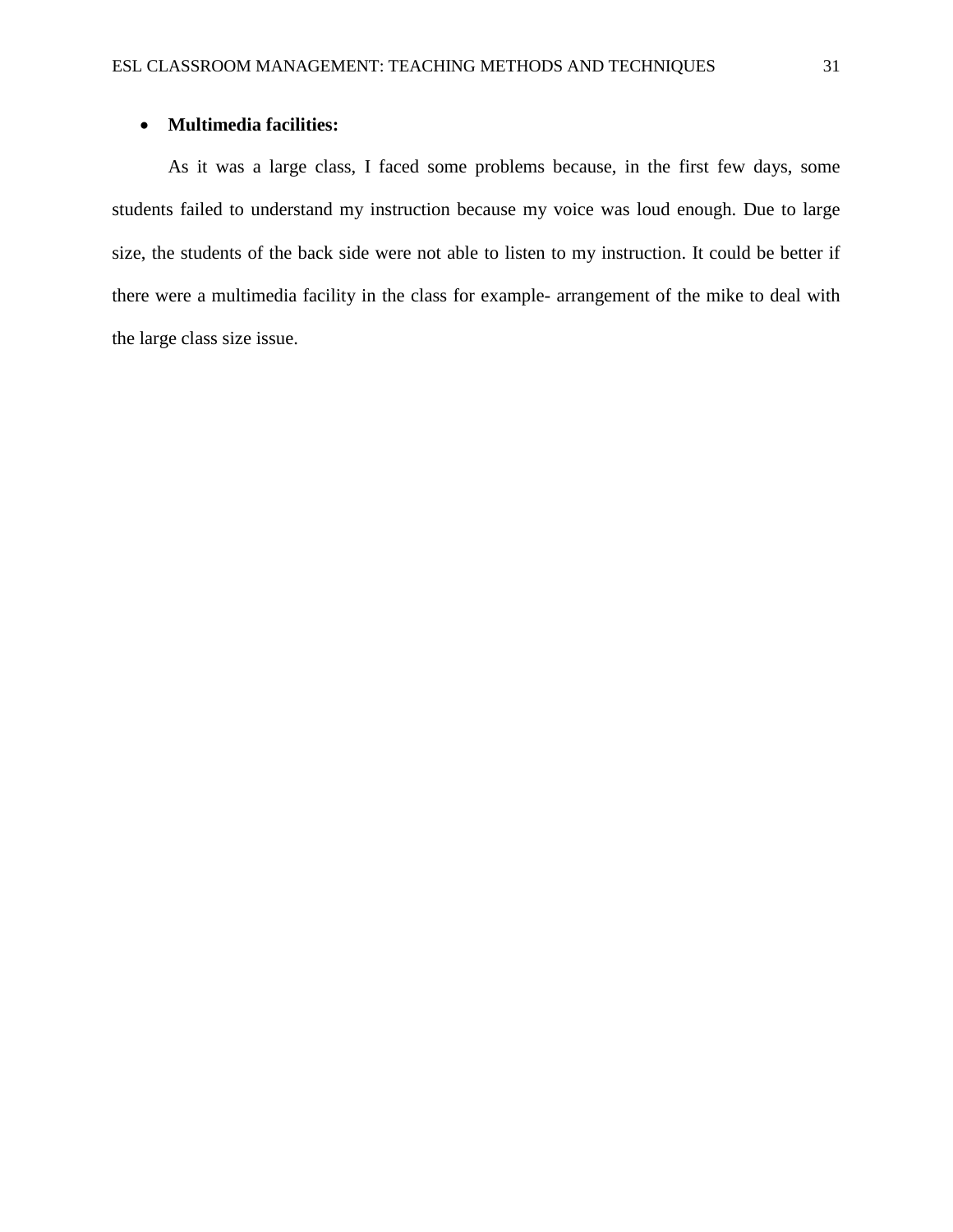# **Chapter- 5: Conclusions and Recommendations**

It can be possible to generate a well-organized class by proper use of teaching methods and techniques. It is the teacher's responsibility to help students learn through different communicative activities and teaching technique. A teacher can be called efficient only if he/she has the skill of managing the classroom properly along with the teaching skill. But the environment of classroom and family also plays a huge role for the young learners in learning any language. Most the students have internet access in their home which helps them to learn the English language. Even some of the parents use English with their children who also play a huge role in language learning along with ESL teaching methods. During my internship, I have learned many things regarding teaching techniques and management issues from my onsite supervisor. It was overall great experience as I got the opportunity to have practical teaching experience. Though I am not a professional teacher, still I tried to make the class interesting by using different methods. Usually, Bangla Medium Schools follow GTM for teaching, but English medium schools try to follow Audio-Lingual and Direct method for elementary level with some help of GTM. However, I faced difficulties in managing the class as they were elementary students. It is a challenging task for a beginner teacher like me. One thing I realized that is teachers needs to have a lot of patience to teach elementary students as well as to deal with them and their problems. Therefore, I would say that managing a class effectively would not be tough for a teacher if he/she has enough knowledge of teaching methods and management issues.

## **Recommendations:**

To make the class more effective, the following suggestions are proposed:

• The class should not be large. The number of students should be limited to 20-25 students so that teacher can observe every student's performance and deal with every student's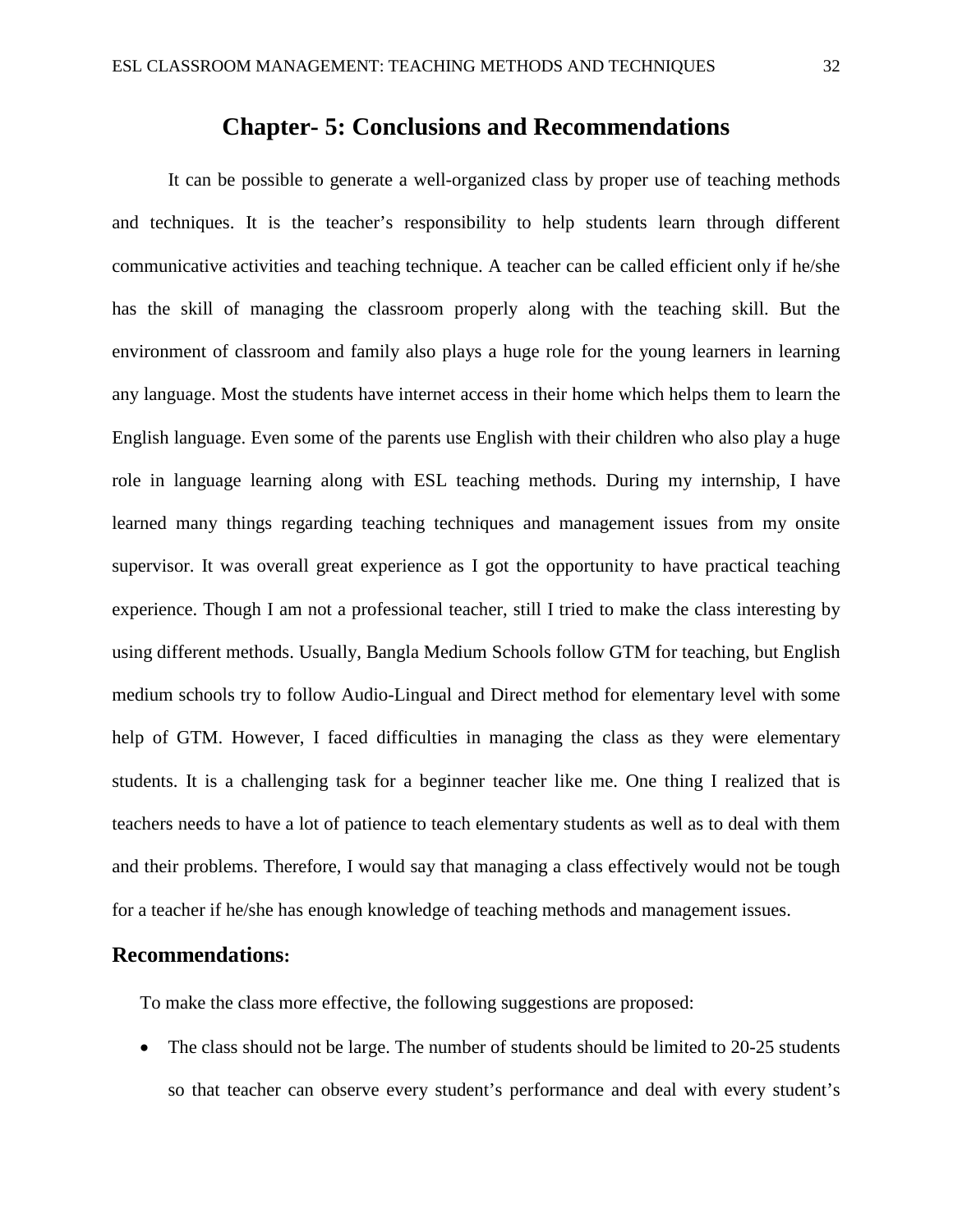problem. Besides, the class size should not be large to avoid disruptive behavior of the students as they are elementary students. When the class size is large, it takes a lot of time to manage the class than teaching. Therefore, I think it is important to minimize the class size to maintain discipline in the class and for better learning.

- There should be an arrangement of mike in the classroom as it is a large class. Young learners always look for a chance to talk among themselves and always make noise which is the main problem of having a large class. In this situation, teachers have to repeat the instruction again and again. Besides, the school is located beside the main road in Dhanmondi because of which so many noises come in the class from outside which is disturbing. This situation has a negative impact on learning because it causes indirect problems in learning through distracting students. As a result, students fail to listen to the teacher's instruction especially those who sit back in the class. I had to speak out loudly all the time and had to repeat the same instruction again and again. Therefore, it would be better if the school arranges mike in the class especially for those class which is large.
- The class timing was not that much suitable for the nursery students. The class starts from 8:00 am to 10:45am. It is difficult for the student to wake up early in the morning and attend the classes. as a result, some students starts crying after coming in the class because they do not want to come to the school as they are feeling sleepy. Some students can hardly concentrate on the morning classes. These types of situation wastes the class time. In order to avoid such situation, I think it can be better if the school changes the class time and starts classes from 9:00 am instead of 8:00 am.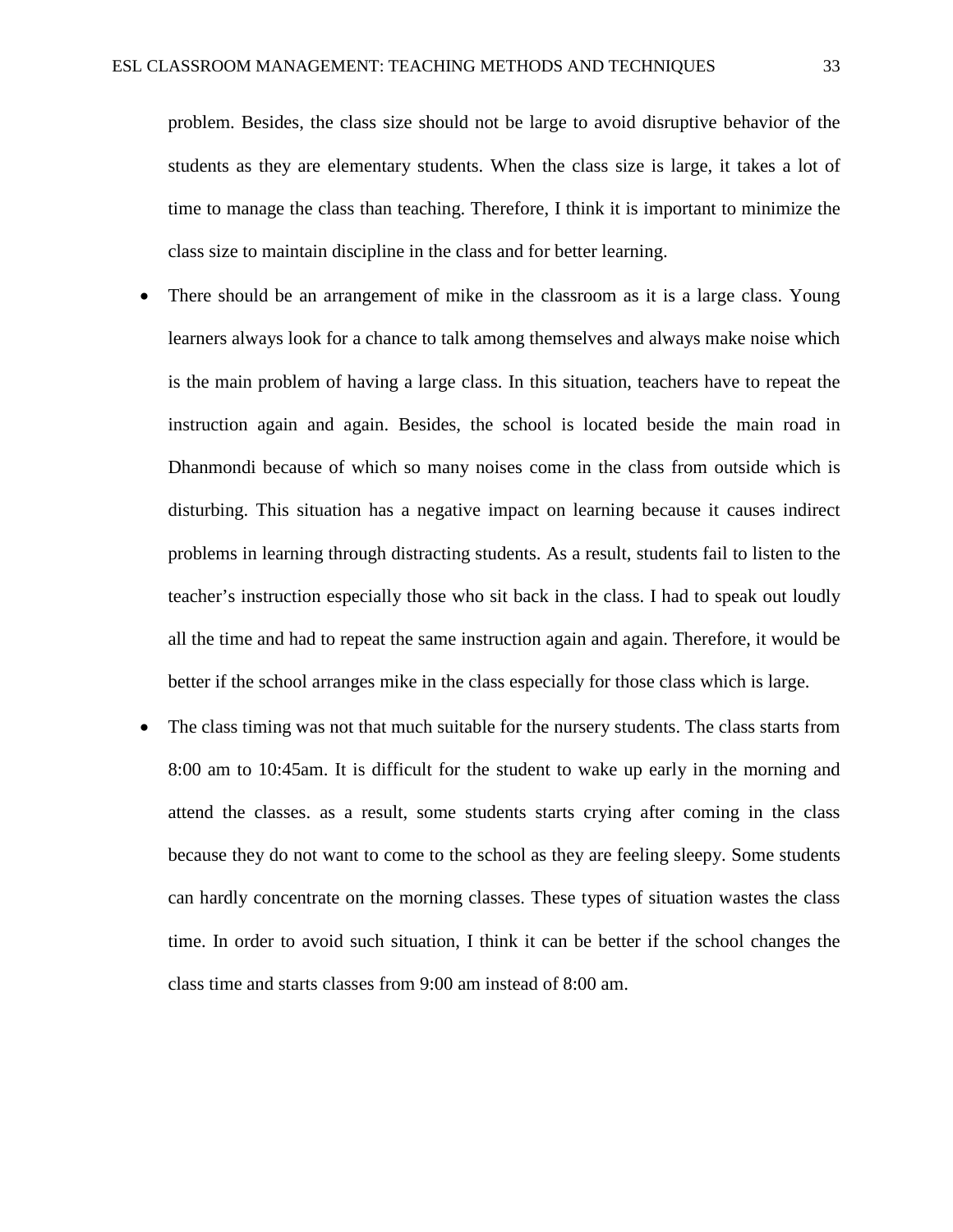## **References**

- Aqel, I. M. (2013). The Effect of Using Grammar-Translation Method on Acquiring English as a Foreign Language. 3(12). 2469-2476. International Journal of Asian Social Science.
- Asl, E. H. (2015). Comparative Study of Grammar Translation Method (GTM) and Communicative Language Teaching (CLT) in Language Teaching Methodology. 1(3). 16-25. International Journal of Science and Research Methodology.
- Baker, C. D. (1992). Description and Analysis in Classroom Talk and Interaction. 27(2). 9-14. Journal of Classroom Interaction. http://www.jstor.org/stable/23869835
- Bashir, M. A., Kabir, R. K., & Rahman, I. (2016). The Value and Effectiveness of Feedback in Improving Students' Learning and Professionalizing Teaching in Higher Education. 7(16). 38-41. Journal of Education and Practice.
- Batool, N., Anosh, M., Batool, A., & Iqbal, N. (2015). The Direct Method: A Good Start to Teach Oral Language. 5. 53-55. Journal of Literature, Language and Linguistics.
- Borden, D. (2013). Classroom Management: Research for Beginning Teachers (Dissertation project). 1-91. The Evergreen State College.
- Bosch, K. (2006). *Planning Classroom Management: A Five-Step Process to Creating a Positive Learning Environment*. (2<sup>nd</sup> ed., pp. 1-4). California: Corwin Press.
- Diedrich, J. L. (2010). Motivating Students Using Positive Reinforcement. 9. Education And Human Development Master's Thesis. http://digitalcommons.brockport.edu/ehd\_theses/9
- Gower, R., Philips, D., & Walters, S. (1995). *Teaching Practice Handbook*. (pp. 8-100). Macmillan Heinemann.
- Harmer, J. (2007). *The Practice of English Language Teaching* (4<sup>th</sup> ed., pp.161-174). Pearson Longman.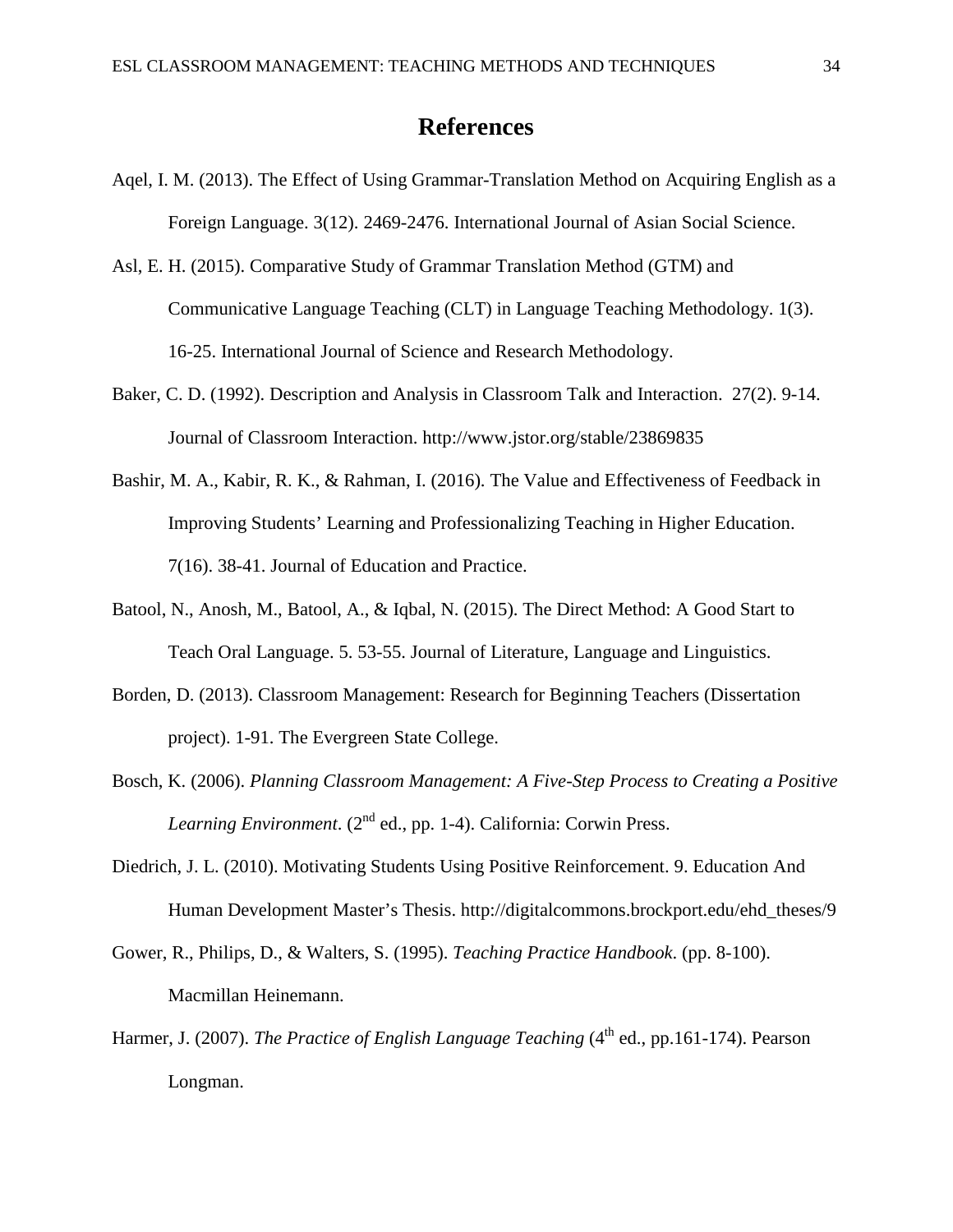- Hussain, N., Nawaz, B., Nasir, S., Kiani, N., & Hussain, M. (2013). Positive Teacher-Student Relationship and Teachers Experience- A Teacher's Perspective. 13(3). 1-4. Global Journal of Management and Business Research Interdisciplinary.
- Huth, R. (2015). A Strategy for Classroom Management Success. 2(2). 4-6. Journal on Best Teaching Practices.
- Larsen-Freeman, D. (2004). *Techniques and Principles in Language Teaching*. (2<sup>nd</sup> ed., pp.11-136). Oxford University Press.
- Locke, D.C & Ciechalski, J. C. (1995). *Psychological Techniques for Teachers*. (2<sup>nd</sup> ed., pp.97-102). Routledge.
- Marzano, R. J., Marzano, J. S., & Pickering, D. J. (2003). *Classroom Management that works: Research-based strategies for every teacher.* (pp. 1-12). ASCD.
- McCorskey, J. C & McVetta, R. W. (1978). Classroom Seating Arrangements: Instructional Communication Theory versus Student Preference. 27. 99-111.
- McLeod, J., Fisher, J., & Hoover, G. (2003). *The key elements of classroom management: Managing time and space, student behavior and instructional strategy*. ASCD.
- Ming-tak, H., & Wai-Shing, L. (2008). *Classroom Management: Creating a Positive Learning Environment*. (pp.1-20). Hong Kong and Aberden: Hong Kong University Press.
- Nita, S. A., & Syafei, F. R. (2012). Involving Audio-Lingual Method and Communicative Language Teaching in Teaching Speaking Skill at Junior High School. 1(1). 65-73. Journal of English Language Teaching.
- Richard, J. C., & Rodgers, T. S. (1986). *Approaches and Methods in Language Teaching*. (pp. 1- 13). Cambridge University Press.